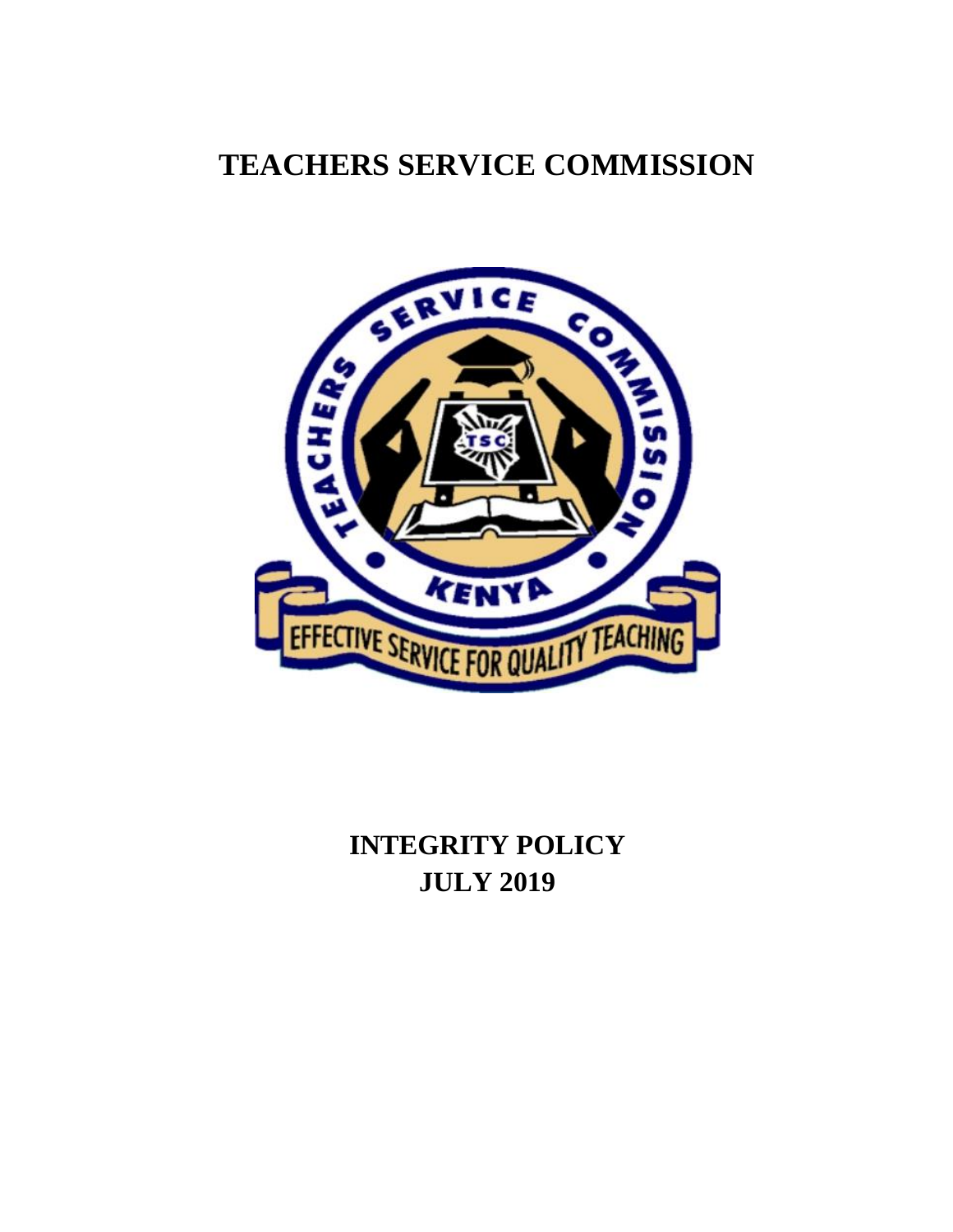## <span id="page-1-0"></span>**TABLE OF CONTENTS**

| 1.0                                                                        |  |  |  |  |
|----------------------------------------------------------------------------|--|--|--|--|
| 1.1                                                                        |  |  |  |  |
| 1.2                                                                        |  |  |  |  |
| 2.0                                                                        |  |  |  |  |
| 3.0                                                                        |  |  |  |  |
| 4.0                                                                        |  |  |  |  |
| 4.1                                                                        |  |  |  |  |
| 4.2                                                                        |  |  |  |  |
| 5.0                                                                        |  |  |  |  |
| 6.0                                                                        |  |  |  |  |
| 7.0                                                                        |  |  |  |  |
| 8.0                                                                        |  |  |  |  |
| 9.0                                                                        |  |  |  |  |
|                                                                            |  |  |  |  |
| 1.1                                                                        |  |  |  |  |
|                                                                            |  |  |  |  |
| 1.1                                                                        |  |  |  |  |
| 1.2.1                                                                      |  |  |  |  |
|                                                                            |  |  |  |  |
| 1.3                                                                        |  |  |  |  |
| 1.4                                                                        |  |  |  |  |
| 1.4.1                                                                      |  |  |  |  |
| 1.4.2                                                                      |  |  |  |  |
|                                                                            |  |  |  |  |
|                                                                            |  |  |  |  |
|                                                                            |  |  |  |  |
| ACKNOWLEDGMENT OF DECLARED CONFLICT OF INTEREST  26<br><b>APPENDIX IV:</b> |  |  |  |  |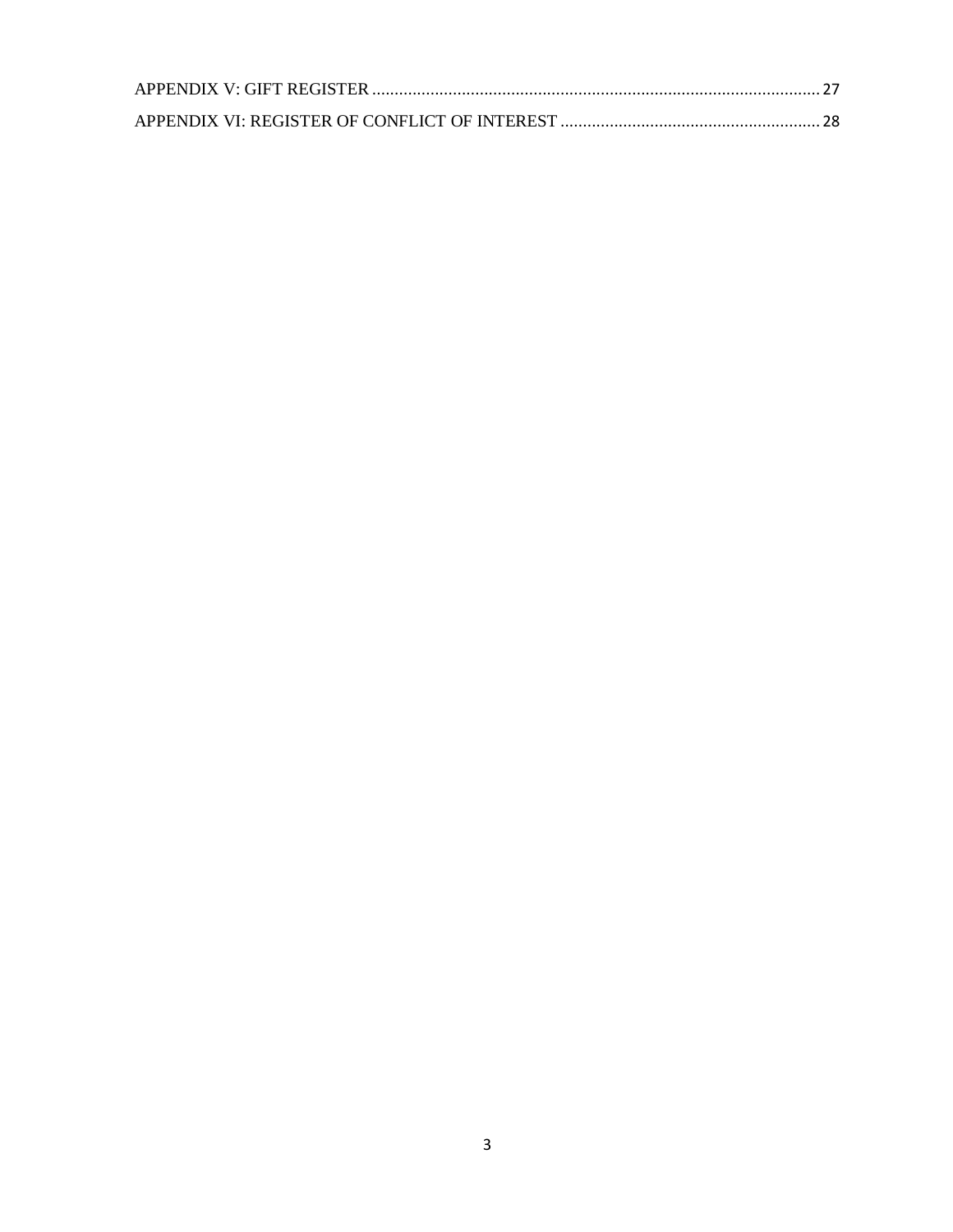## <span id="page-3-0"></span>**VISION, MISSION AND CORE VALUES**

## **Vision**

A transformative teaching service for quality education

## **Mission**

To professionalize the teaching service for quality education and development

## **Core Values**

- **Professionalism**
- Customer Focus
- $\blacksquare$  Integrity
- **Team Spirit**
- **Innovativeness**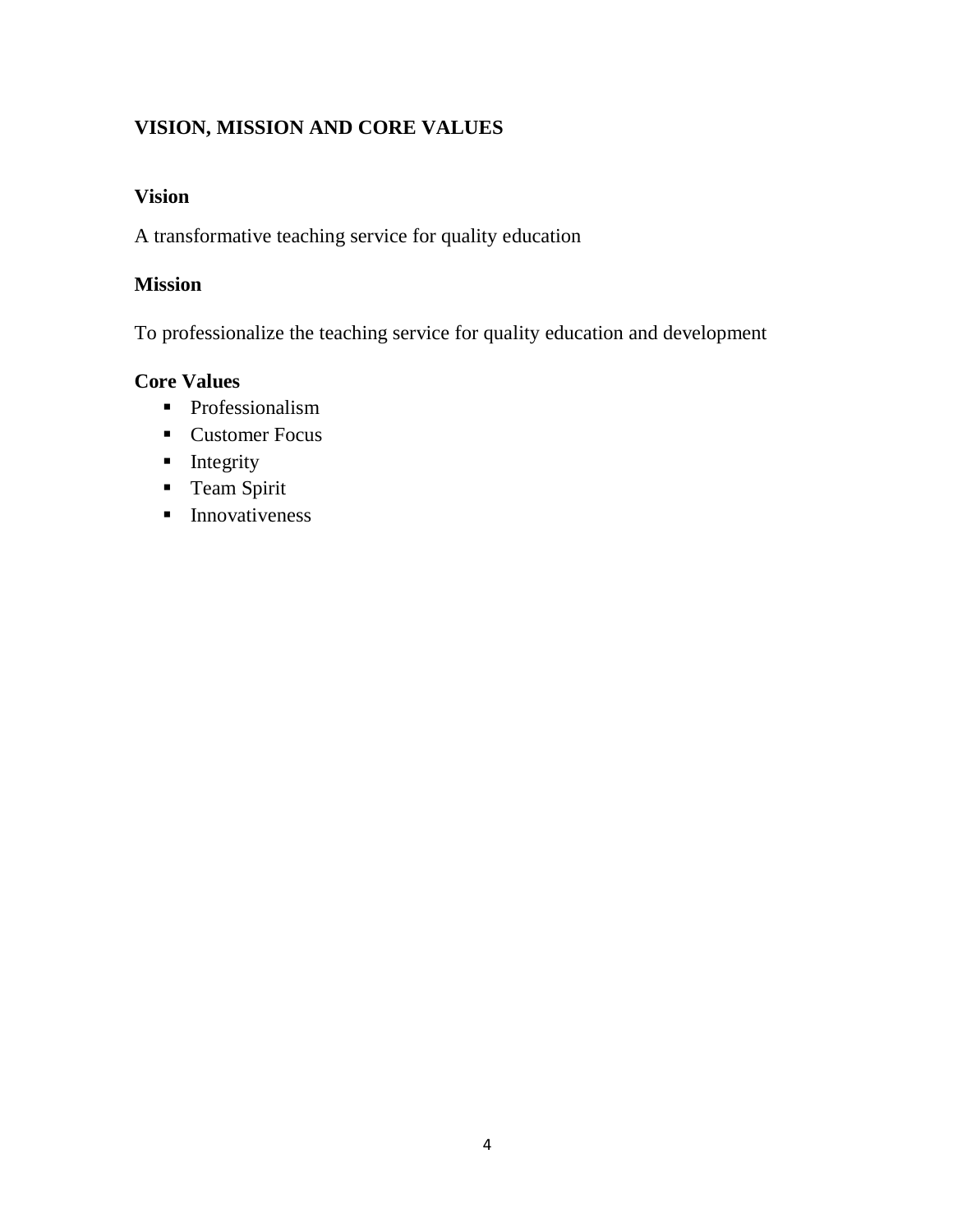## <span id="page-4-0"></span>**PREFACE**

The Teachers Service Commission is committed to achieving and maintaining high standards of integrity in the execution of its constitutional mandate. Integrity builds a strong foundation of trust and confidence in an organization and creates value in the provision of service thus is an essential virtue to the Commission in the realization of its vision to transform the teaching service for quality education. The Commission, therefore, expects all its employees to act with integrity in the execution of their duties and responsibilities.

The Commission has developed this policy to foster and maintain public trust and confidence in the integrity and professionalism of its employees. The policy is meant to instill honesty, transparency and accountability in the Commission. It seeks to provide a framework for maintenance of efficient and appropriate standards of conduct among the employees of the Commission in the delivery of service.

The Policy sets out principles and guidelines on handling matters relating to integrity such as conflict of interest, whistle blowing, handling gifts and mitigating corruption in accordance with the Constitution, statute, regulations and relevant policies.

The development of this Policy reaffirms the Commission's commitment to exercise its mandate in accordance with the constitutional principles and values on integrity. Its implementation will provide guidance to the Commission and its employees. This will ensure ethical standards are observed in the delivery of services and management of public resources for which the Commission is responsible.

**DR LYDIA NZOMO, CBS COMMISSION CHAIRPERSON**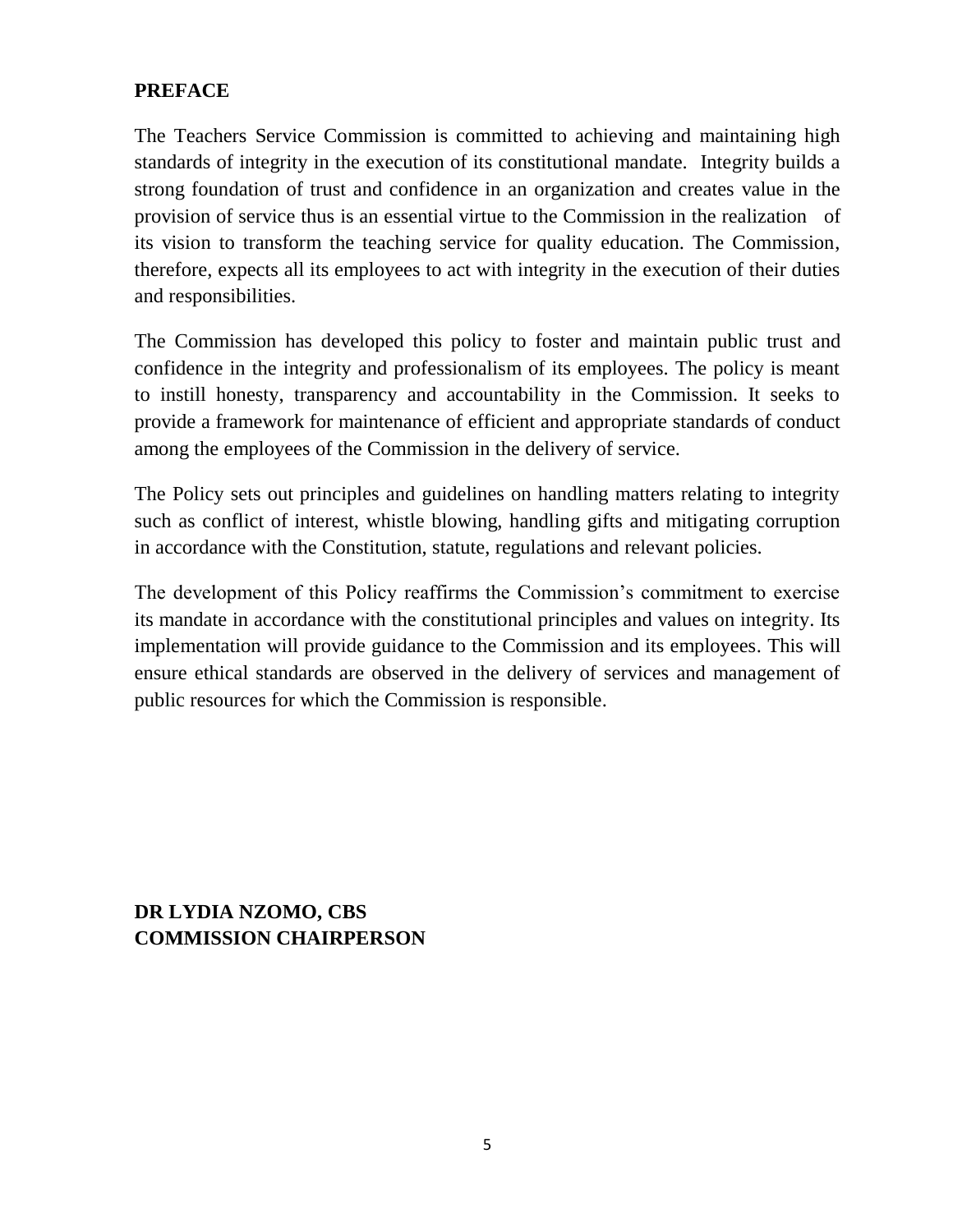#### <span id="page-5-0"></span>**FOREWORD**

The Teachers Service Commission is committed to the constitutional principles and values on integrity. The Commission considers integrity to be a [fundamental virtue](https://www.thebalance.com/core-values-are-what-you-believe-1918079)  [that every employee must possess in order to effectively deliver its](https://www.thebalance.com/core-values-are-what-you-believe-1918079) mandate. Integrity is the foundation upon which employees build trust and effective interpersonal relationships with co-workers and stakeholders. It is therefore critical for all employees to act with integrity by demonstrating sound moral and ethical principles in the performance of their duties. This will win the trust of their clients and protect the image and reputation of the Commission.

All employees are required to perform their duties objectively, impartially, efficiently, in a transparent and accountable manner, to maintain public confidence in the integrity of the office, observe punctuality, adhere to professional ethics, rules and regulations and deliver the expected outcomes effectively and efficiently.

This policy is aimed at promoting and enhancing integrity in the workplace by fostering a positive workplace culture characterized by transparency, accountability, open communication, participatory decision making with a strong moral compass that guides all decisions and actions.

The implementation of this policy will guide the Commission in pointing out unethical practices and help employees to conduct themselves with integrity, objectivity, impartiality and maintain high standards in service delivery. It will go a long way in mitigating corruption and enhancing ethical culture that will translate to transforming the teaching service for quality education besides inspiring an ethically inclined future citizenry.

## **DR. NANCY NJERI MACHARIA, CBS COMMISSION SECRETARY/CEO**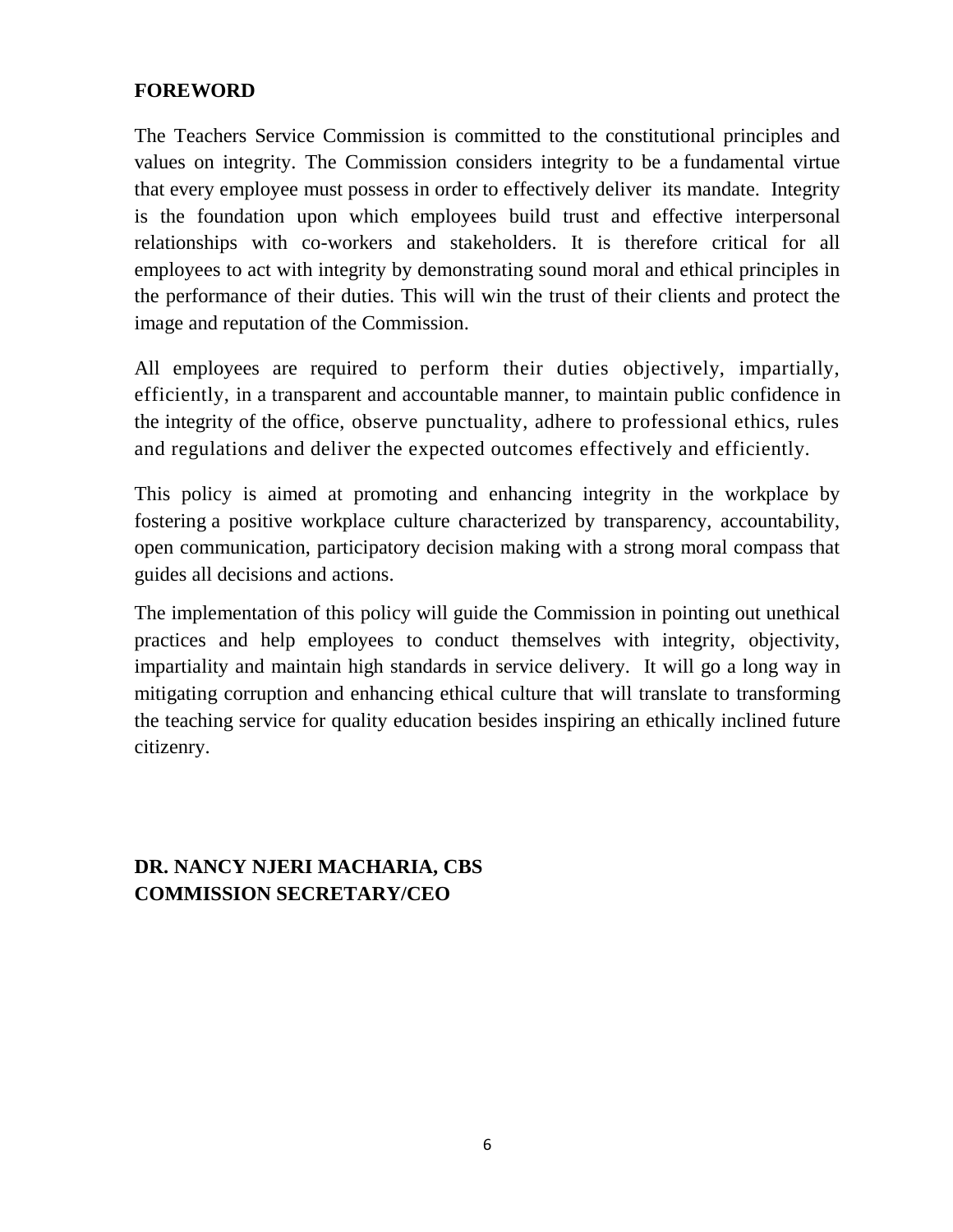## <span id="page-6-0"></span>**ABBREVIATIONS /ACRONYMS**

| <b>CCPC</b> | <b>County Corruption Prevention Committee</b>   |
|-------------|-------------------------------------------------|
| <b>CPC</b>  | <b>Corruption Prevention Committee</b>          |
| <b>CRA</b>  | <b>Corruption Risk Assessment</b>               |
| <b>CPP</b>  | <b>Corruption Prevention Plans</b>              |
| <b>EACC</b> | Ethics and Anti-Corruption Commission           |
| <b>IAO</b>  | <b>Integrity Assurance Officer</b>              |
| <b>RCPC</b> | <b>Regional Corruption Prevention Committee</b> |
| <b>TSC</b>  | <b>Teachers Service Commission</b>              |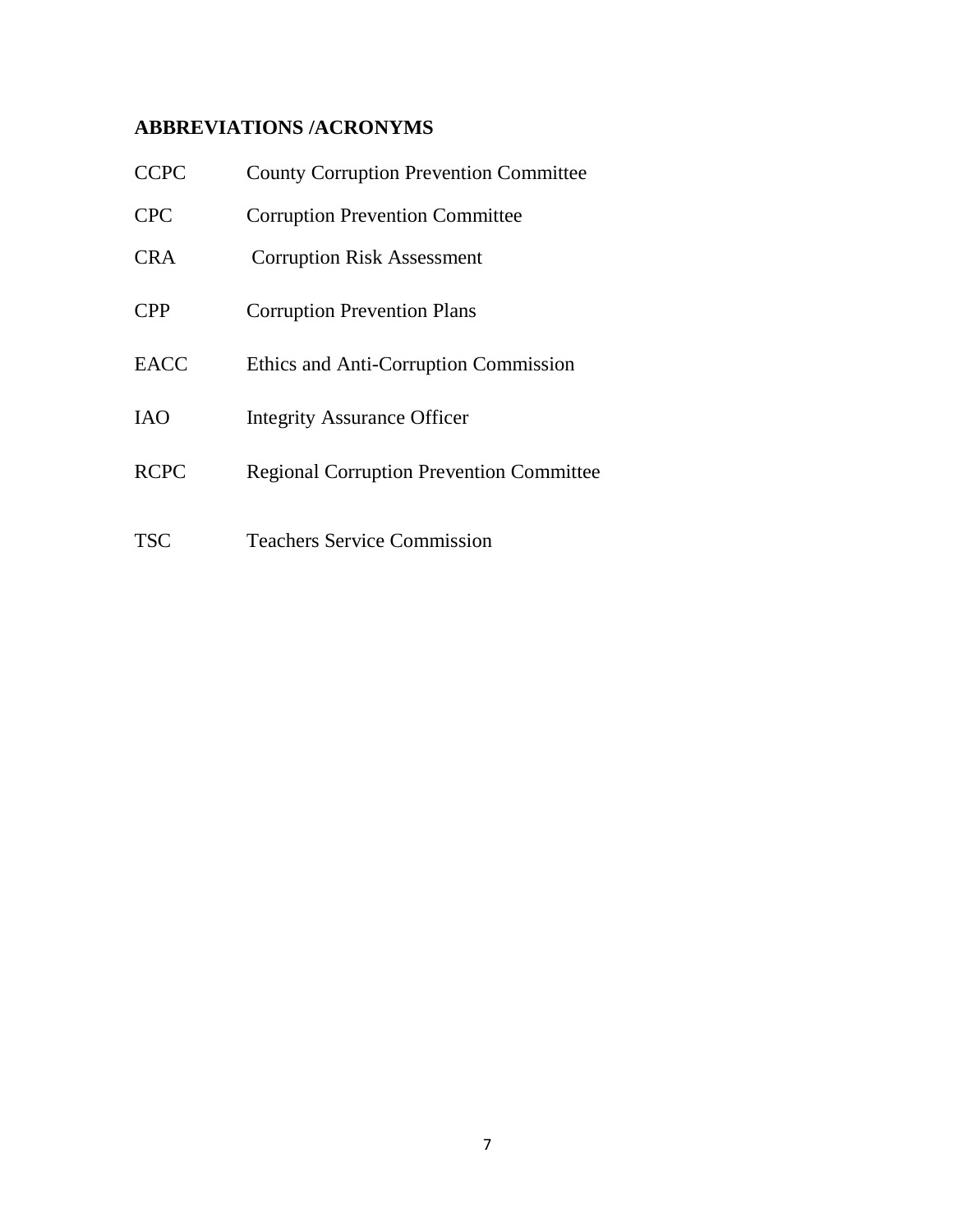## **DEFINITION OF TERMS**

| <b>Character:</b>            | A set of qualities or features that distinguish a<br>person or group                                                                                                                                                                         |  |  |  |  |
|------------------------------|----------------------------------------------------------------------------------------------------------------------------------------------------------------------------------------------------------------------------------------------|--|--|--|--|
| <b>Conflict of interest</b>  | Refers to any competing interests between the<br>employee's official duty and personal interest that<br>can improperly influence their action in the<br>performance of their duties                                                          |  |  |  |  |
| Corruption                   | An offence described under the Anti-Corruption and                                                                                                                                                                                           |  |  |  |  |
|                              | Economic Crimes Act (2016) and includes; bribery;                                                                                                                                                                                            |  |  |  |  |
|                              | fraud; embezzlement or misappropriation of public                                                                                                                                                                                            |  |  |  |  |
|                              | funds; abuse of office; breach of trust; or an offence                                                                                                                                                                                       |  |  |  |  |
|                              | involving dishonesty in connection with any tax,                                                                                                                                                                                             |  |  |  |  |
|                              | rate or impost levied under any Act                                                                                                                                                                                                          |  |  |  |  |
| <b>Corruption prevention</b> | Detection and elimination of the causes and<br>conditions of corruption through the development<br>and implementation of a system of appropriate<br>measures as well as deterrence of persons from the<br>commission of crimes of corruption |  |  |  |  |
| <b>Fraud</b>                 | intentional concealment, omission or perversion of<br>truth to gain an unfair or unlawful advantage                                                                                                                                          |  |  |  |  |
| Gift                         | Something given voluntarily without expectation of<br>payment or anything in return                                                                                                                                                          |  |  |  |  |
| <b>Integrity</b>             | Observing moral convictions and doing the right<br>things in all circumstances                                                                                                                                                               |  |  |  |  |
| 'Wet Areas"                  | Areas perceived to be more vulnerable to corruption                                                                                                                                                                                          |  |  |  |  |
| <b>A Whistleblower</b>       | Any person who reports transgression in the<br>Commission (the Whistle Blower is at liberty to<br>either identify him/herself or make anonymous<br>report);                                                                                  |  |  |  |  |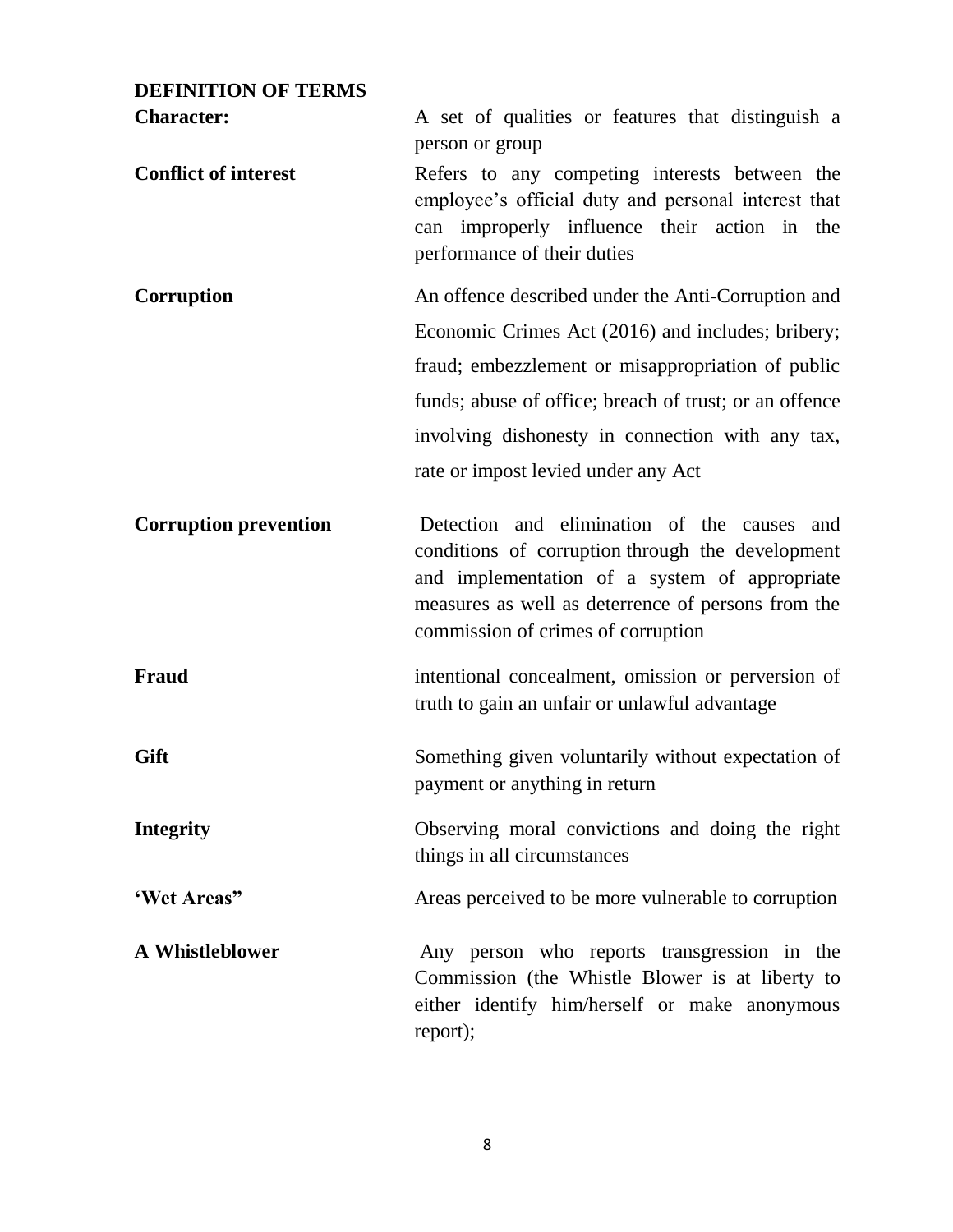**Whistle-blowing** Disclosure based on reasonable belief that a person or group of persons has engaged, is engaging or intends to engage in an improper conduct.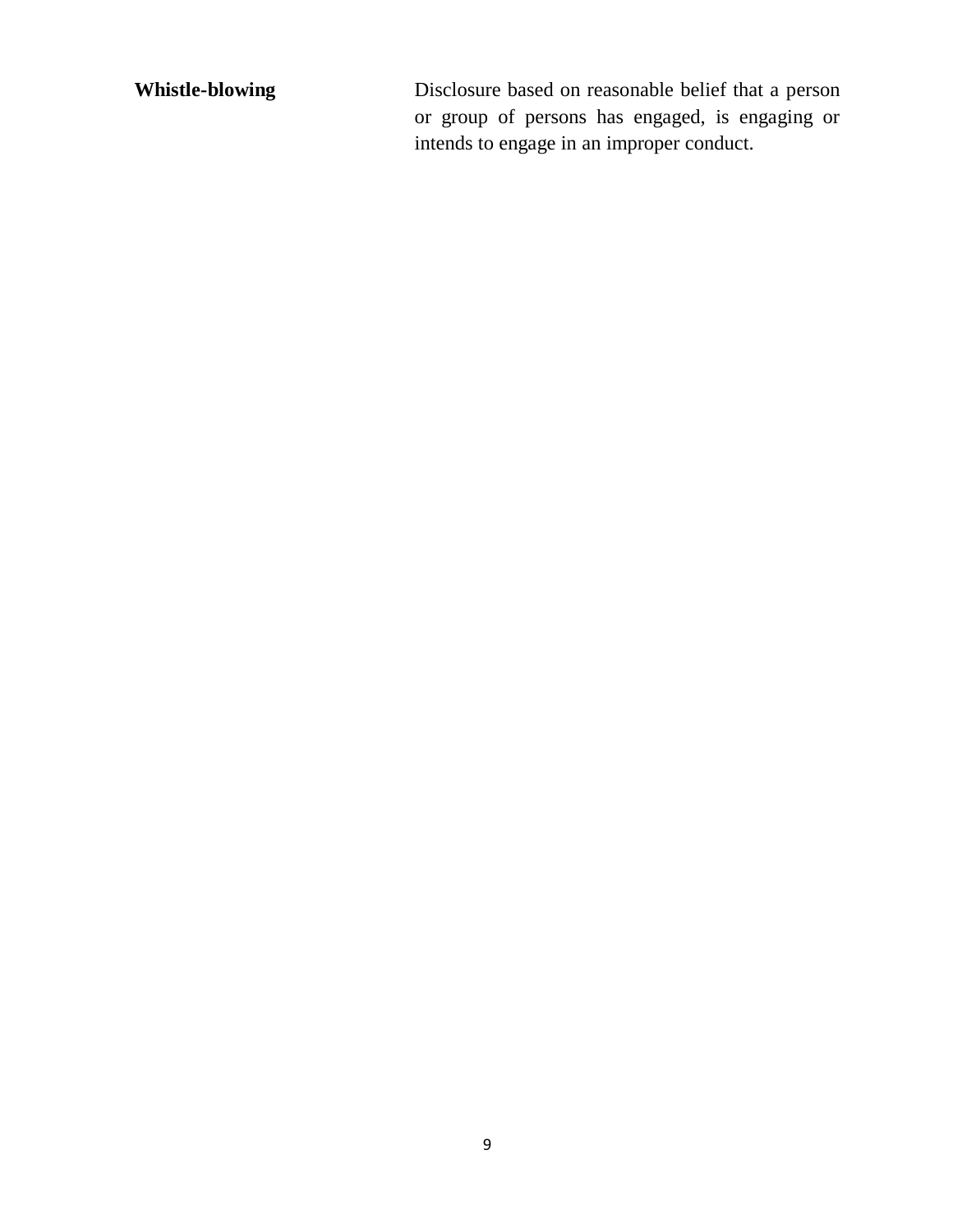## <span id="page-9-0"></span>**1.0 BACKGROUND**

The Teachers Service Commission was established in 1967 under the Teachers Service Commission Act, Cap 212 of the Laws of Kenya. Upon the promulgation of the Constitution of Kenya (2010) the Commission was elevated to a Constitutional Commission with its mandate provided for under Article 237. Consequently, the Teachers Service Commission Act No 12 of 2012 was enacted to align the operations of the Commission to the constitutional provisions. This resulted to a comprehensive review of the Commissions regulations and policies.

Article 237 of the Constitution stipulates the mandate of the Teachers Service Commission as; to register trained teachers, recruit and employ registered teachers; assign teachers employed by the Commission for service in any public schools/institutions. It is also mandated to promote and transfer teachers; exercise disciplinary control over the teachers; review the standards of education and training of persons entering the teaching service; review the demand and supply of teachers and advise the national government on matters relating to the teaching profession.

Further, the TSC Act amplifies this mandate by providing that the Commission should ensure teachers comply with the set teaching standards**,** facilitate career progression and professional development for teachers in the teaching service including the appointment of heads of institution**,** monitor the conduct and performance of teachers in the teaching service and maintain teacher management data. Currently, the Commission is the largest employer in the country with an enormous workforce comprising of teachers and secretariat staff.

The execution of the Commission's mandate in the recruitment, transfer, deployment and delivery of service in general and management of its workforce exposes the Commission to varied risks of corruption and unethical practices.

In addition, employees get involved in public functions, in both their private and official capacities, where their participation is appreciated in form of gifts. Such engagement also creates an avenue to inculcate corrupt activities and integrity issues amongst the employees of the Commission.

In 2007 the Commission developed a Corruption Prevention Policy in order to curb corruption in compliance with the then Kenya Anti-Corruption Commission Act. This policy addressed issues such as fraudulent activities, fake recruitment letters, loan defaulting and solicitation of bribes, forgery, identity theft, misuse of public resources,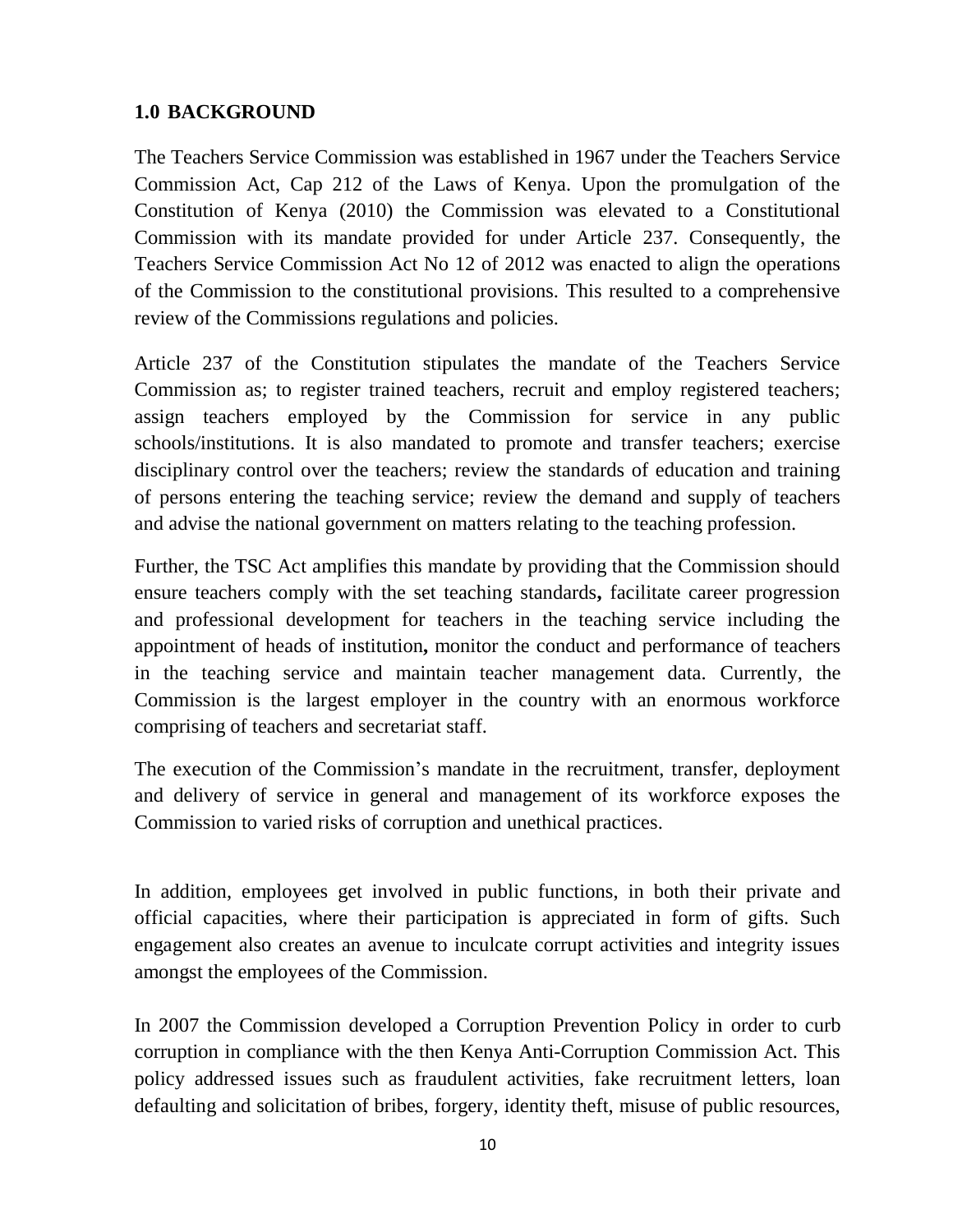abuse of office among others. Upon promulgation of the Kenya Constitution, it became necessary to review the policy to align it with the provisions of Chapter Six, Article 10 and 232 of the Constitution as well as comply with the new government guidelines on gifts to public officers, conflict of interest and whistle blowing. It is against this background that this policy has been developed.

This Policy puts in place appropriate mechanisms that promote integrity and accountability among the Commission employees. It also provides for channels through which employees and members of the public can voice their concerns whenever they experience corruption related practices. Further, it seeks to protect whistle blowers and ensure that employees observe national values and the provisions of the Code of Conduct and Ethics as they deliver services or represent the Commission in official functions.

## <span id="page-10-0"></span>**1.1 PURPOSE OF THE POLICY**

The purpose of this policy is to safeguard the Commission and the general public from corrupt and unethical practices. It also sets out clear guidelines on corruption prevention measures to help its employees and the public in the course of service delivery. The policy will also help to enforce the Code of conduct and Ethics for the Commission employees.

## <span id="page-10-1"></span>**1.2 RATIONALE**

The nature of the mandate of the Teachers Service Commission and its large workforce call for a clear policy framework to guide its processes and provide guiding principles and standards that will help employees adhere to the highest standards of professionalism, integrity and conduct in the cause of executing their duties. In addition to the above, the Commission has a legal obligation and policy commitment to develop a policy to guide in eradicating corruption and promote integrity.

#### <span id="page-10-2"></span>**2.0 POLICY STATEMENT**

The Commission is committed to eradicating all forms of corruption, mainstreaming national values and upholding professionalism in order to promote good governance, transparency and accountability in the execution of its constitutional mandate.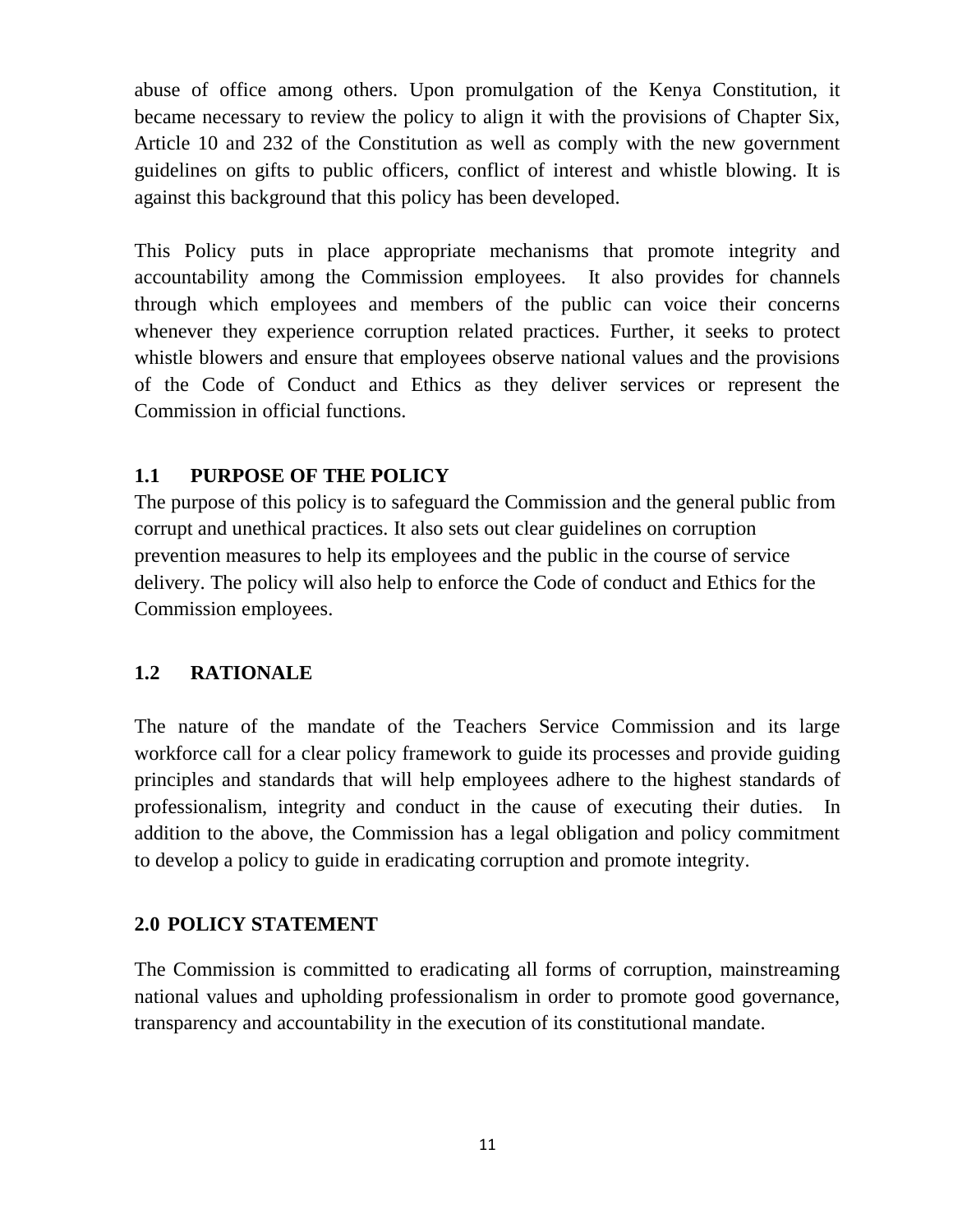## <span id="page-11-0"></span>**3.0 LEGAL FRAMEWORK**

This policy derives its authority from among others, the statutes and legal documents outlined below:

- (a) The Constitution of Kenya 2010.
- (b) Anti-Corruption and Economics Crimes Act (Revised 2016).
- (c) Employment Act (Revised 2012).
- (d) Ethics and Anti-Corruption Commission Act.
- (e) Leadership and Integrity Act (Revised 2012).
- (f) Public Officer Ethics Act (Revised 2009).
- (g) Teachers Service Commission Act (2012).
- (h) The Public Procurement and Disposal Act (2015).
- (i) Witness Protection Act (Revised 2012).
- (j) TSC Code of Conduct and Ethics (Revised 2015).
- (k) Code of Regulations for Teachers (Revised 2015).
- (l) TSC Secretariat Human Resource Manual 2018.

## <span id="page-11-2"></span><span id="page-11-1"></span>**4.0 POLICY OBJECTIVES**

#### **4.1 General Objective**

The general objective of this policy is to mitigate corruption, mainstream national values and promote ethical organizational culture in the Commission.

## <span id="page-11-3"></span>**4.2 Specific objectives**

Specific objectives of this policy are to:

- i. Establish mechanisms to prevent and mitigate all forms of corrupt practices in the Commission;
- ii. Establish appropriate internal controls to mitigate risks resulting from corruption, detect and deter corruption in the Commission;
- iii. Improve governance and accountability in the execution of the Commission's mandate and delivery of service;
- iv. Outline measures to protect Whistle Blowers;
- v. Provide guidelines on maintenance and updating of Gift and Conflict of Interest Registers; and
- vi. Ensure compliance with legal obligations and policy commitments.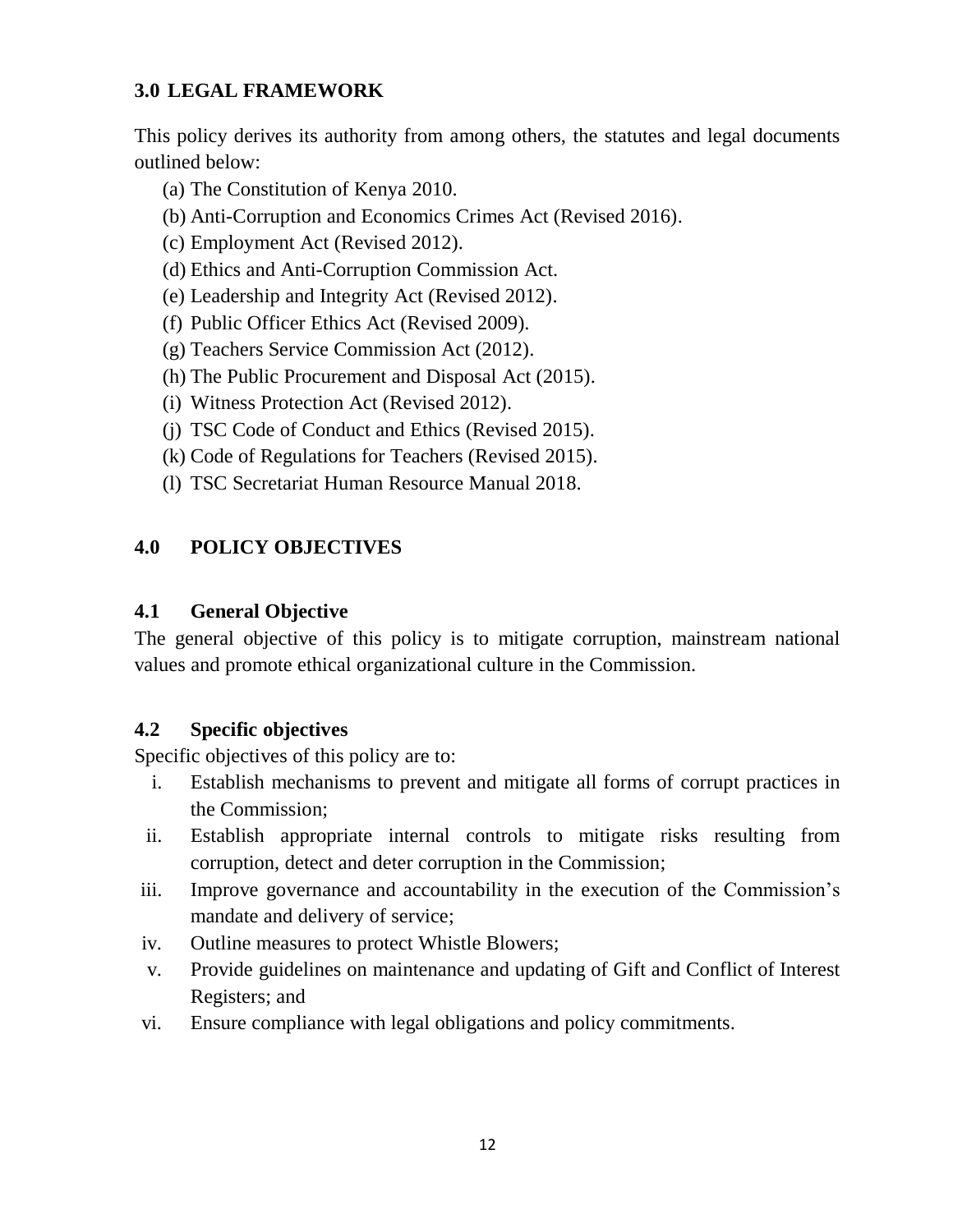#### <span id="page-12-0"></span>**5.0 SCOPE**

This policy shall apply to all employees and stakeholders of the Commission and will be applicable to all Commission's offices and institutions countrywide.

#### <span id="page-12-1"></span>**6.0 POLICY PRINCIPLES**

- **Confidentiality**: All information related to reported corruption cases and investigation shall not be divulged to unauthorized persons.
- **Dignity and respect:** All complaints will be dealt with promptly and in a confidential manner, in accordance with the agreed procedures, with due respect and dignity for the rights of the parties involved.
- **Rules of natural justice:** The person or persons alleged to have committed a corrupt activity will be accorded a fair hearing.
- **Professionalism:** The Commission shall maintain a high level of professionalism, integrity, objectivity and impartiality in the implementation of this policy.

**Transparency and**

- **accountability:** The Commission shall exercise transparency and accountability in the fight against corruption and all employees shall be required/ expected to observe high moral standards and compliance with all applicable laws and regulations.
- **Responsibility:** All employees shall be required to demonstrate high levels of integrity in delivery of service and take responsibility in the fight against corruption in the Commission.

#### <span id="page-12-2"></span>**7.0 POLICY IMPLEMENTATION**

The Commission shall use the existing administrative framework to implement the guidelines enshrined in the integrity policy. Where necessary, the Commission shall develop appropriate structures to guide implementation of the policy. In addition, the following committees shall be constituted to facilitate implementation of this policy: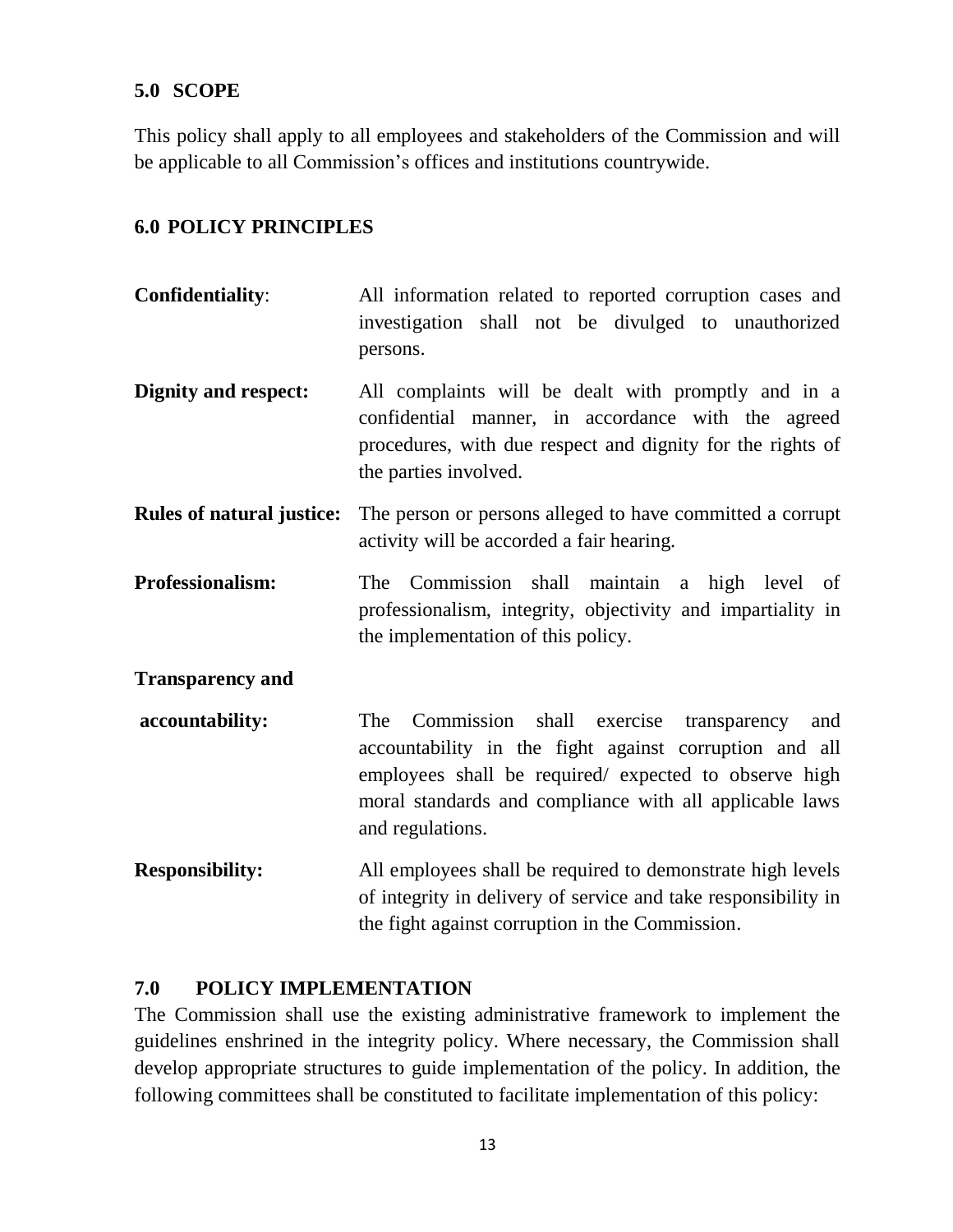#### i. **Corruption Prevention Committee (CPC)**

The CPC will be the oversight Committee with the responsibility to constantly review the Commission's operating procedures and ensure that no opportunities exist for corrupt practices. It will also oversee the implementation of the Presidential Commitments on National Values and Principles of Governance in the Commission. In addition, the Committee will deliberate on Corruption related investigations reports.

The CPC membership will comprise:

- a) Commission Secretary as the Chairperson;
- b) All Directors (Heads of Directorate);
- c) Trained Integrity Assurance Officer- Head of Integrity Section as CPC Secretary.

## **ii Regional Corruption Prevention Committee (RCPC)**

The RCPCs will be charged with the responsibility of coordinating and implementing anticorruption initiatives in the respective regions. This will include mainstreaming of national values. They will also oversee investigations on Corruption and prepare corruption related reports in their areas of jurisdiction.

Its membership will include:

- a) TSC Regional Director as the RCPC Chairperson;
- b) TSC County Directors within the respective region;
- c) One representative each from:
	- i. Human Resource Management;
	- ii. Staffing;
	- iii. Discipline.

The quorum shall be at least 5 (five) members.

## iii. **County Corruption Prevention Committees (CCPC)**

CCPCs will be charged with the responsibility of implementing anticorruption initiatives and mainstreaming of national values in their respective Counties. The CCPC will also undertake investigation on Corruption related reports in their areas of jurisdiction.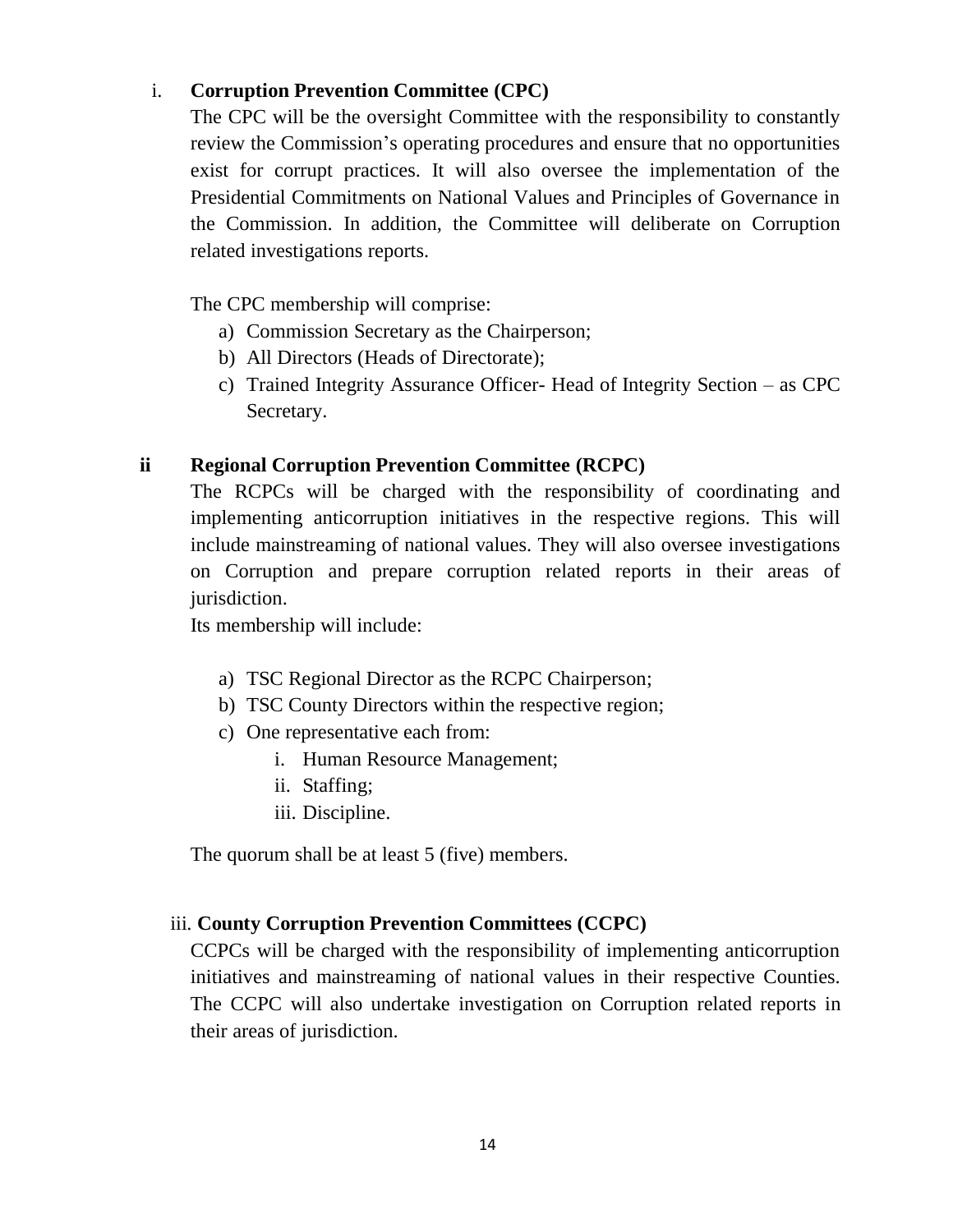Its membership will include:

- a) TSC County Director as the CCPC Chairperson;
- b) Two Sub County Directors;
- c) One representative each from:
	- i. Human Resource Management;
	- ii. Quality Assurance and Standards;
	- iii. Staffing;
	- iv. Discipline
	- v. Accounts and Finance;
	- vi. Curriculum Support Officers (CSO).

The quorum shall be at least 7 (seven) members

## **iv. National Values Committee**

- a) The Committee will be responsible for the identification and implementation of the Presidential commitments on National Values in the Commission's operations.
- b) Its membership will comprise two officers from each of the Directorates in the Commission.
- c) The National Values Committee Chairperson will be a trained Focal Point Person who will also be the Secretary of CPC.

## **v. Integrity Assurance Officers (IAOs) or Sub CPC Committee**

- a) Integrity Assurance Officers will assist in carrying out Corruption Risk Assessments in their respective service areas, implement anticorruption initiatives and promote national values.
- b) Integrity Assurance Officers (IAOs) will be trained staff drawn from each service area.
- c) The Chairperson of the Committee will be the Head of Integrity Section.

## <span id="page-14-0"></span>**8.0 MONITORING AND EVALUATION**

This Policy shall continuously be monitored and evaluated in line with the Commission's existing monitoring and evaluation guidelines.

## <span id="page-14-1"></span>**9.0 POLICY REVIEW**

<span id="page-14-2"></span>This policy shall be reviewed after every three years and/or when the need arises to incorporate emerging issues and to comply with the government legislative requirements.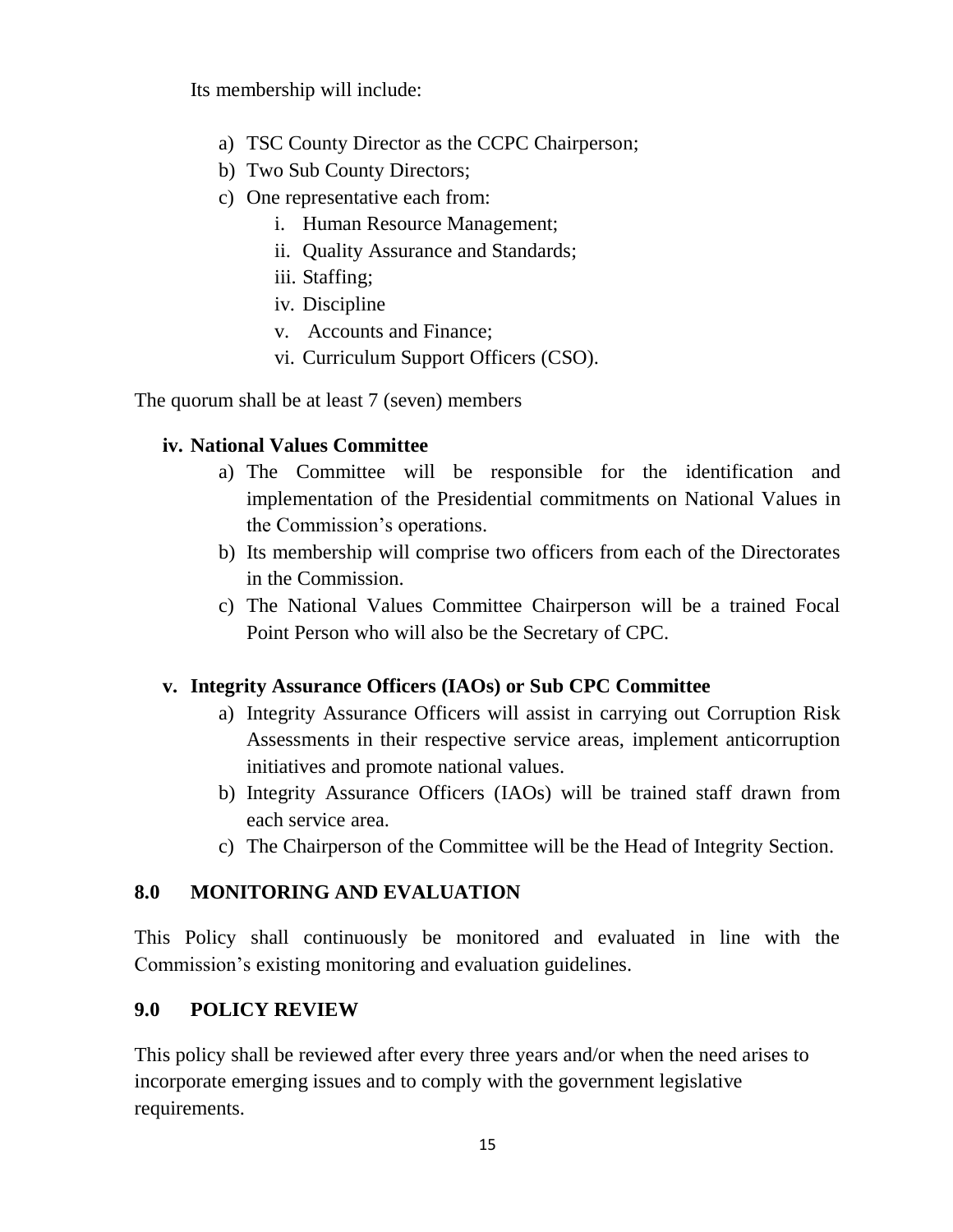## <span id="page-15-0"></span>**APPENDIX I: POLICY GUIDELINES**

#### **1.1Corruption Prevention**

The policy will help the Commission to develop appropriate systems and measures within its organizational and functional/operational structures in order to deter its employees from engaging in corrupt practices as they deliver services to customers. It focuses on improving systems and procedures to prevent corruption, change the attitudes of employees in order to continuously improve in the performance of their duties and increase commitment of the management and staff in prevention and eradication of corrupt practices in service delivery and use of resources.

#### 1.1.1 **Corruption Risk Areas**

The Commission has identified "wet areas" that are perceived to be more vulnerable to corruption. They include but not limited to:

- i. Employee recruitment, promotion, deployment and transfers;
- ii. Resource allocation and utilization, training and workshops;
- iii. Award of tenders for supply of goods and services;
- iv. Payment of salaries, allowances, goods and services;
- v. Management of office records, information, security systems and financial records;
- vi. Breach of trust amongst employees;
- vii. Non-Conformity to the laid down procedures and processes;
- <span id="page-15-1"></span>viii. Processing of pensions and death gratuity claims.

#### **1.1.2 Corruption Prevention Measures**

The Commission shall adopt the following measures to prevent and eradicate corruption:

- i. Ensure investigations on corruption related allegations are undertaken within six (6) weeks and appropriate prevention measures taken against employees involved in corruption related offences;
- ii. Planning and coordinating corruption prevention and detection strategies;
- iii. Involve stakeholders in corruption prevention and adoption of appropriate corruption prevention measures to minimize corruption and promote ethical culture;
- iv. Establish adequate and effective legal and institutional mechanisms to detect and prevent corruption through oversight and control;
- v. Carry out advocacy programmes on National Values among TSC employees and Stakeholders;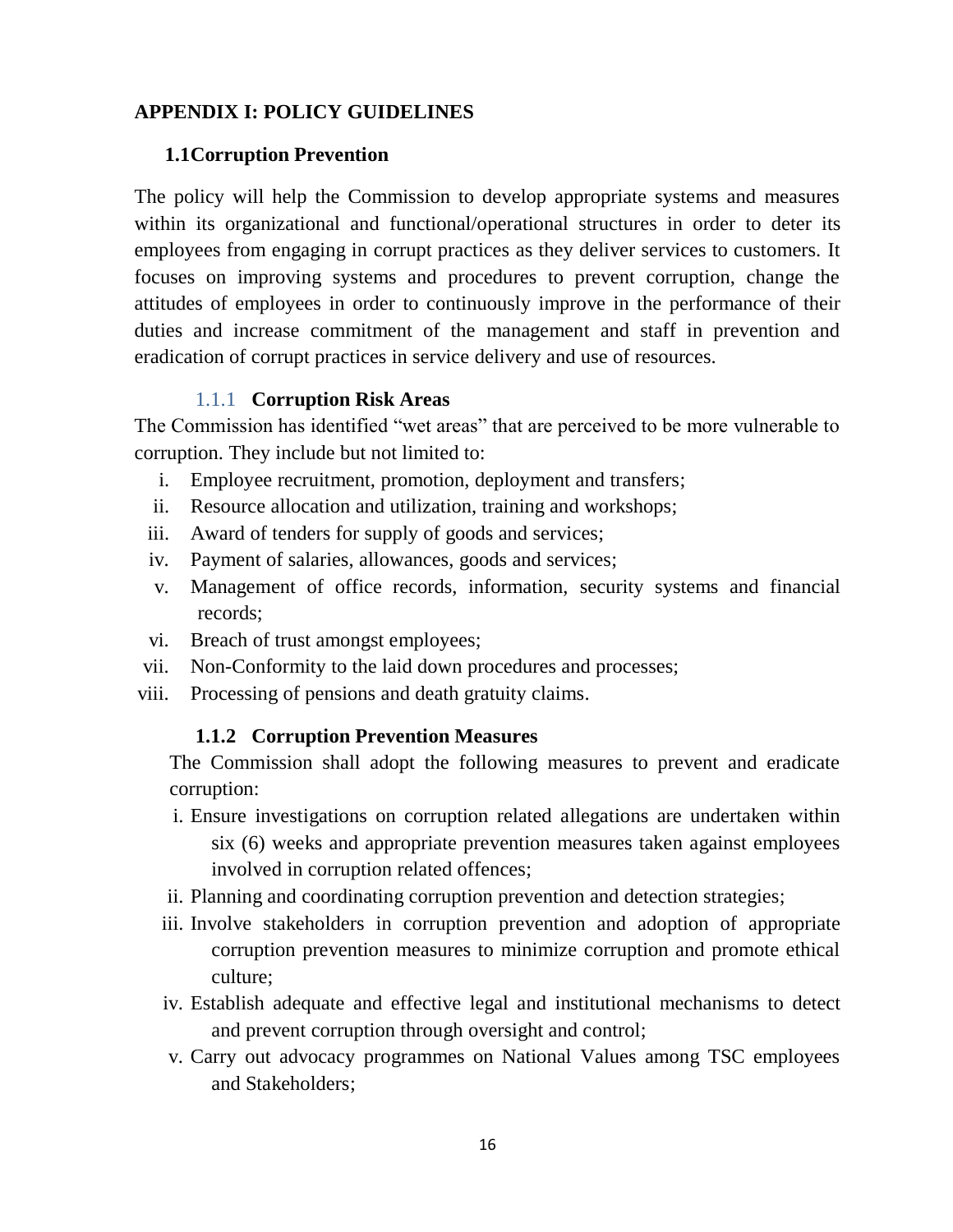- vi. Promote transparency and accountability in procurement of goods, services, training and overall service delivery
- vii. Undertake regular Corruption Risk Assessment (CRA) to ascertain the levels of corruption, thereafter, develop and implement appropriate Corruption Prevention Plans (CPP);
- viii. Incorporate national values in TSC operations;
- ix. Create awareness through promotion of integrity and mitigate corruption through sensitization, advocacy and outreach programmes;
- x. Create linkages with likeminded institutions to initiate programmes and activities for corruption prevention and eradication;
- xi. Maintain an up to-date registers for Gifts, Conflict of Interest and a databank on all reported corruption related complaints;
- xii. Engage relevant government agencies to conduct lifestyle audit/vetting for employees where necessary;
- xiii. Process initial, final and biannual Declaration of Income Assets and Liabilities for TSC employees as applicable;
- xiv. Submit quarterly reports on corruption eradication to EACC and National Values Secretariat Procedure for handling corruption cases.

#### 1.1.3 **Procedures for handling corruption cases**

The following procedures shall apply in managing corruption incidents in the Commission:

- i. All corruption related allegations shall be reported to the Integrity Section of the Commission and other relevant agencies.
- ii. Integrity Section shall maintain an updated Register for Corruption related reports with registration numbers for ease of follow up.
- iii. All reported cases of corruption shall be investigated and a report prepared within a period of six weeks from the date the case was reported. The cases shall be dealt with promptly, expeditiously and within the law.
- iv. Persons accused of corruption shall be subjected to the laid down disciplinary procedures and where necessary their cases referred to other relevant authorities for further action.

#### <span id="page-16-0"></span>**1.2 GIFT POLICY**

The purpose of a Gift policy is to provide guidance on;

a) A gift or donation given to an employee of the Commission on a public occasion or official function;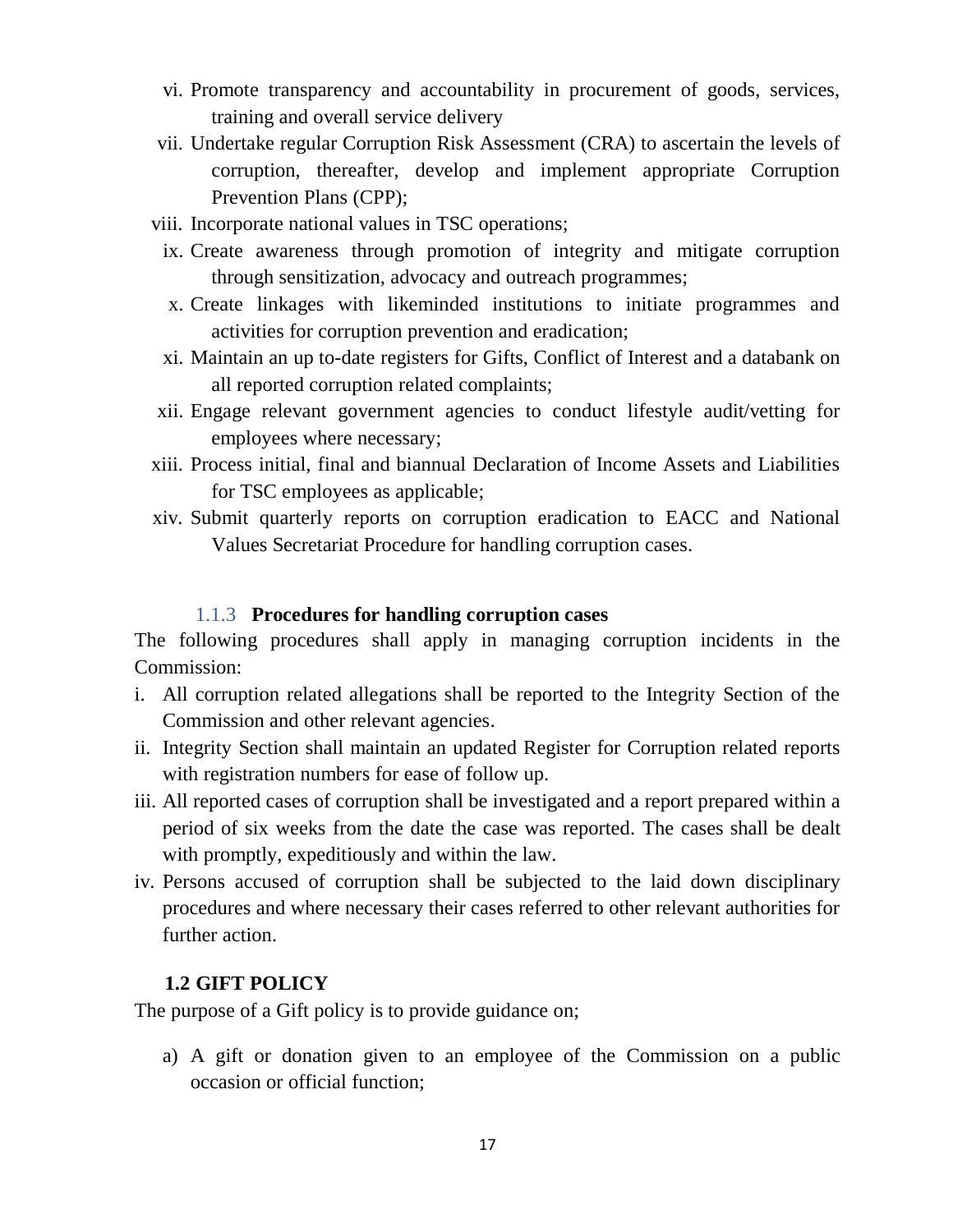- b) A gift or donation given to the Commission;
- c) A gift or donation given out to other entities by the Commission.

Any employee who receives a gift or donation shall declare the gift or donation to the Commission in the manner and form prescribed in **Form A.**

This policy does not however limit the authority of the Commission to accept donations from other organizations in furtherance of its constitutional mandate.

The Commission shall:

- a) Maintain an up-to-date register for all gifts presented to TSC employees and those given by the Commission to other Public Officers/Organizations;
- b) Treat any gift or donation given to an employee on a public occasion or official duty as a gift or donation to the Commission;
- c) Require any employee who is offered a gift prohibited by this policy to notify the giver on the provisions of this policy and graciously decline and/or return the gift;
- d) Require any employee who receives a gift from anonymous sources to surrender the same to the Commission Secretary who shall then deal with it in any of the prescribed methods.

#### **1.2.1 Gifts prohibited by law**

<span id="page-17-0"></span>The Commission prohibits its employees from:

- a) Soliciting or accepting for personal benefit, directly or indirectly any gift or item of substantial monetary value from any person seeking service or conducting any business with the Commission or has a contractual or legal relationship with the Commission;
- b) Accepting any gift in connection with their service to the customer or from persons or organizations doing business with the Commission;
- c) Accepting gifts of jewelry or other gifts comprising precious metal or stones, ivory or any other animal part protected under the Convention on International Trade in Endangered Species of Wild Flora and Fauna or any other type of gift specified by the Ethics and Anti-Corruption Commission Act;
- d) Receiving any gift with an intention to compromise their integrity, objectivity or impartiality;
- e) Receiving a gift with a view to influence a decision, service or a process which would ordinarily be made, rendered or performed by the Recipient in the normal course of his/her duty.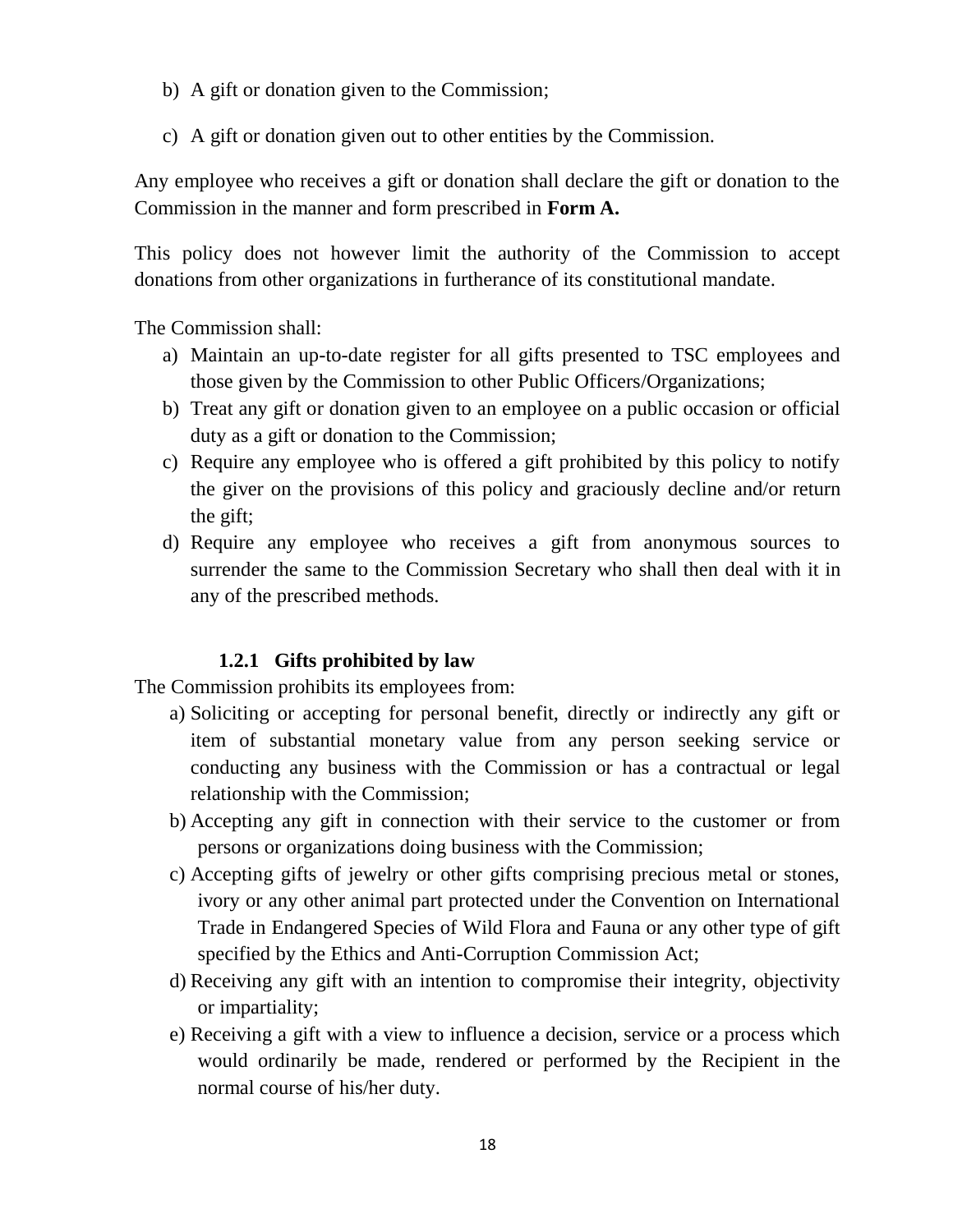#### **1.2.2 Gifts allowed by the Commission**

The Commission shall allow employees to accept gifts given as token of appreciation for creating time to attend a public function upon invitation if the gift comprises:

- a) Edible and of a nominal value that can be shared with a wide range of colleagues at the workplace;
- b) Gifts received from a friend or relative;
- c) Gifts within the ordinary bounds of propriety, a usual expression of courtesy or protocol and within the ordinary standards of hospitality;
- d) Items that can be displayed in public areas and TSC offices such as flowers;
- e) Handmade items from the members of the public;
- f) Non-monetary and do not exceed a value of Ksh.20,000.

**Note**: Educational and promotional gifts will not need to be declared.

## <span id="page-18-0"></span>**1.2.3 Disposal of declared gifts**

All employees of the Commission are required to surrender gifts that exceed the value of Kshs.20,000 to the office of Director Administration within 48 hours. The Commission may direct that declared gifts be:

- a) Retained by the declarant;
- b) Utilized by public entity;
- c) Shared among officers;
- d) Returned to giver of the gifts;
- e) Given as donation to a charitable institution;
- f) Disposed as per procurement law.

## <span id="page-18-1"></span>**1.3 CONFLICT OF INTEREST**

The purpose of this policy is to provide guidance in identifying and managing potential and actual conflicts of interest in the Commission. Teachers Service Commission considers conflict of interest to be any competing interests between the employee's official duty and personal interest that can improperly influence their action in the performance of their duties. The Commission acknowledges that situations of actual or perceived conflict of interest can arise and should be managed by applying the principles of openness, integrity and disclosure.

The Commission is committed to the highest levels of integrity and expects all its employees to perform their duties with objectivity, honesty, transparency and to maintain public confidence in the integrity of the office. All employees have an obligation to avoid and disclose interests, activities, relationships and influences that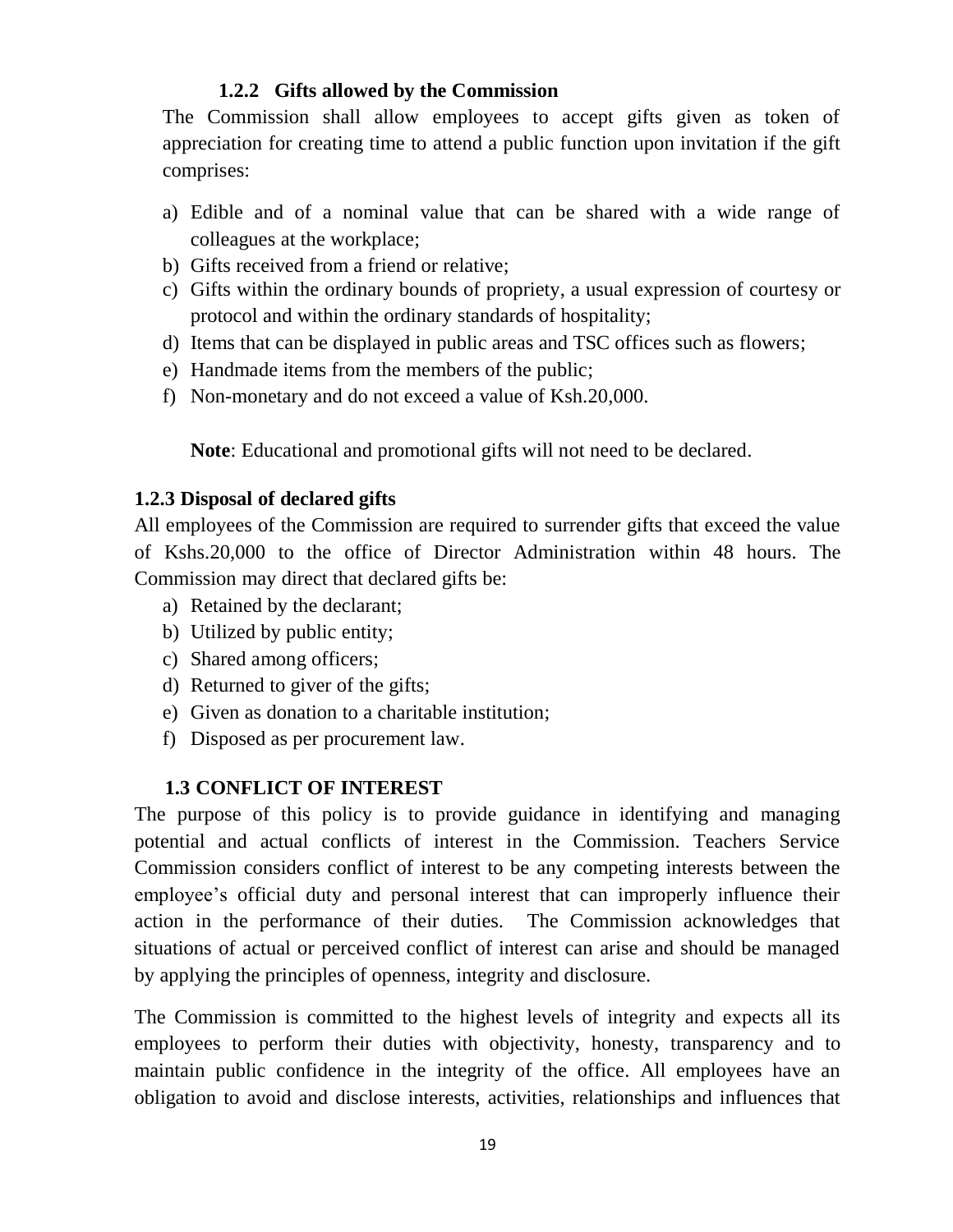can compromise their objectivity and impartiality in the performance of their duties and to remove themselves from a position of decision-making with respect to any situation that may lead to conflict of interest.

The Commission shall:

- a) Make all efforts to ensure that employees avoid being in a situation where personal interests conflict or appear to conflict with their official duties;
- b) Ensure that any employee whose personal interests conflict with their official duties declares such interests in the manner prescribed under **Form B;**
- c) Give direction in writing on the appropriate action to be taken by employees to avoid the conflict of interest to ensure compliance with such directions and that an employee refrains from participating in any deliberations with respect to the matter;
- d) Ensure that no employee shall award or influence the award of a contract to any person or organization on personal considerations;
- e) Demand any affected employee to declare their interest before the start of the meeting where issues to be deliberated are likely to result in a conflict of interest and have the declaration of conflict of interest recorded in the minutes of the meeting;
- f) Maintain a Register of Conflicts of Interest in the prescribed **Form B** (Ref Appendix III) where all concerned employees shall register the particulars of registrable interests, stating the nature and extent of the conflict; Ensure the register is kept for five years after the last entry in each volume of the register;
- g) Prepare a report of the registrable interests within thirty (30) days after the close of a financial year.

**Note:** It shall be the responsibility of the respective employees to ensure that an entry of registrable interests is updated and to notify the Commission of any changes in the registrable interests within one month of occurrence of each change

## <span id="page-19-0"></span>**1.4 WHISTLE BLOWING**

The Commission endeavors to maintain high ethical standards in the delivery of services to the public by providing mechanisms that enable employees, stakeholders and the general public report any improprieties at the earliest opportune time and to protect any person, who acting in good faith, discloses information of improper conduct.

The purpose of these guidelines are to:

a) Enforce procedures for reporting, investigating, assessing and acting on allegations of impropriety and unethical behavior.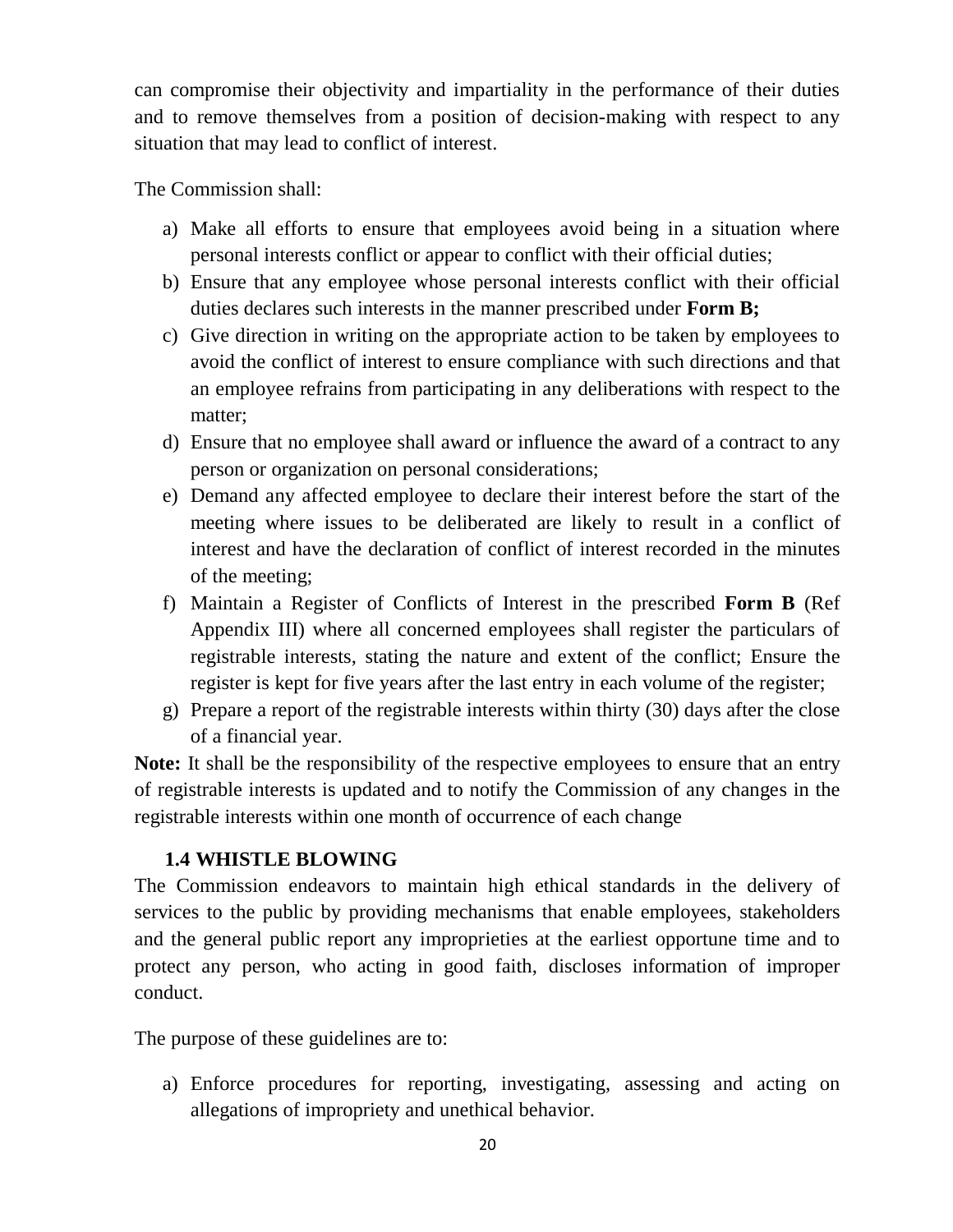b) Provide protection to whistleblowers from retaliation that may result from the disclosure.

#### <span id="page-20-0"></span>**1.2.3 Reporting procedure**

- a) A report may be made verbally, or in writing to either the Integrity Office or to management, or by dropping the complaint to the Corruption Reporting Box. Management will then liaise with Integrity Section on the reports.
- b) Where report is made orally, the person receiving the disclosure shall record the report in writing.
- c) Persons making reports are encouraged to provide the description of the parties involved in the impropriety, details of the impropriety and particulars of documentary evidence if any.
- d) Whistle blowers will be encouraged to give their contacts to facilitate feedback.

#### **1.2.4 Response to allegations**

- <span id="page-20-1"></span>a) Initial assessment shall be made to determine whether the concerns raised warrant any action.
- b) If the matter warrants further action, it shall be referred to the appropriate office.
- c) An accurate report will be prepared with all necessary details relating to the incident.
- d) The complainant, shall be given feedback on the allegations raised within a period of six (6) weeks.

#### <span id="page-20-2"></span>**Protection for Whistle Blowers**

The Commission undertakes to protect the identity of persons making corruption disclosures against any reprisals and detrimental action in relation to the disclosures or information given.

The confidentiality of the Whistleblowers shall be maintained. Information that might identify the person making the disclosures will not be released and if there is need to release such information, this will be first discussed with the concerned person.

Anonymous reporting is allowed Concerns expressed anonymously shall be considered at the discretion of the Commission. However, in exercising this discretion, the Commission shall take into consideration the seriousness of the allegations, the credibility of the concern and the likelihood of confirming the allegation from the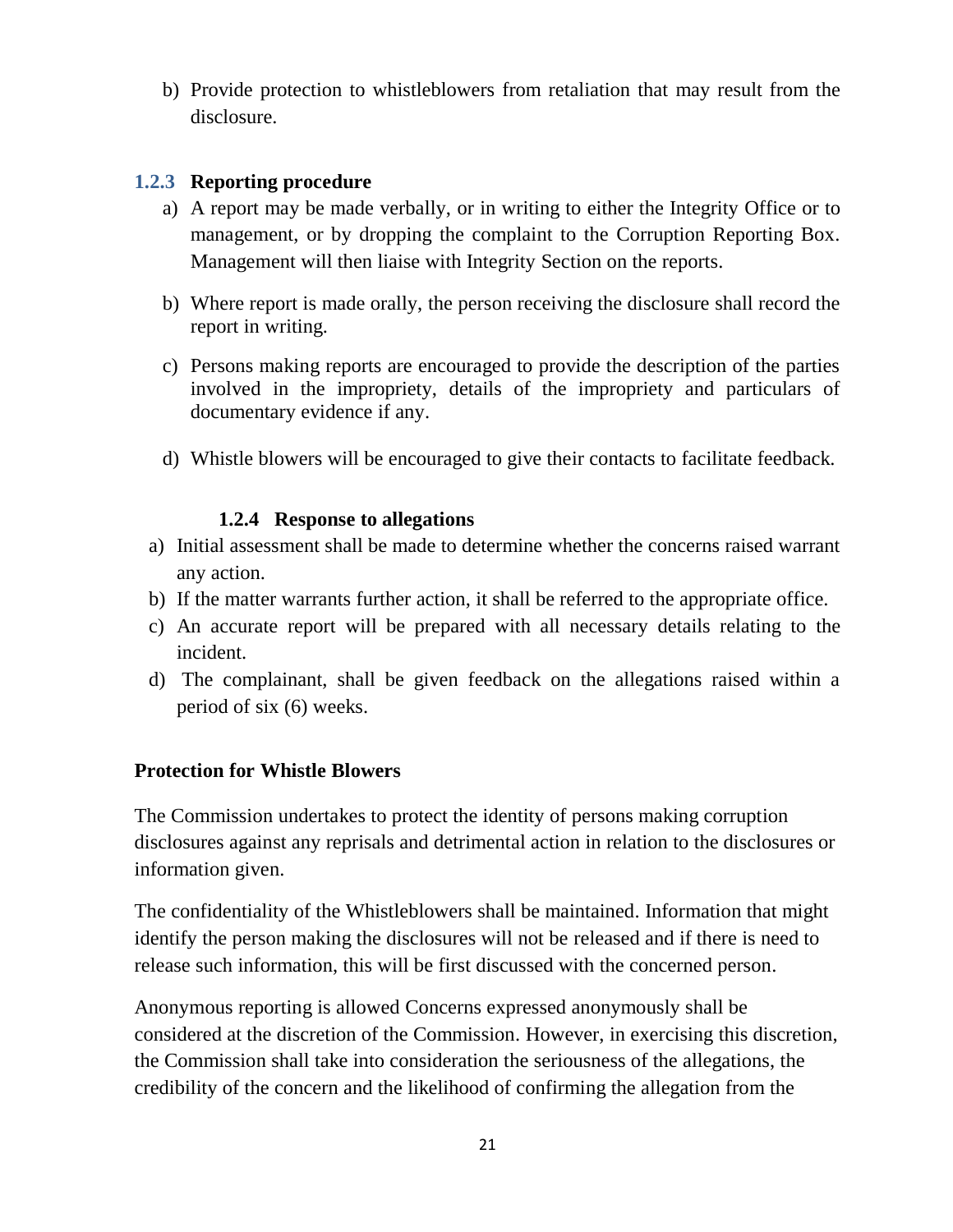<span id="page-21-0"></span>source. Informers are encouraged to provide as much information as possible to allow for proper assessment.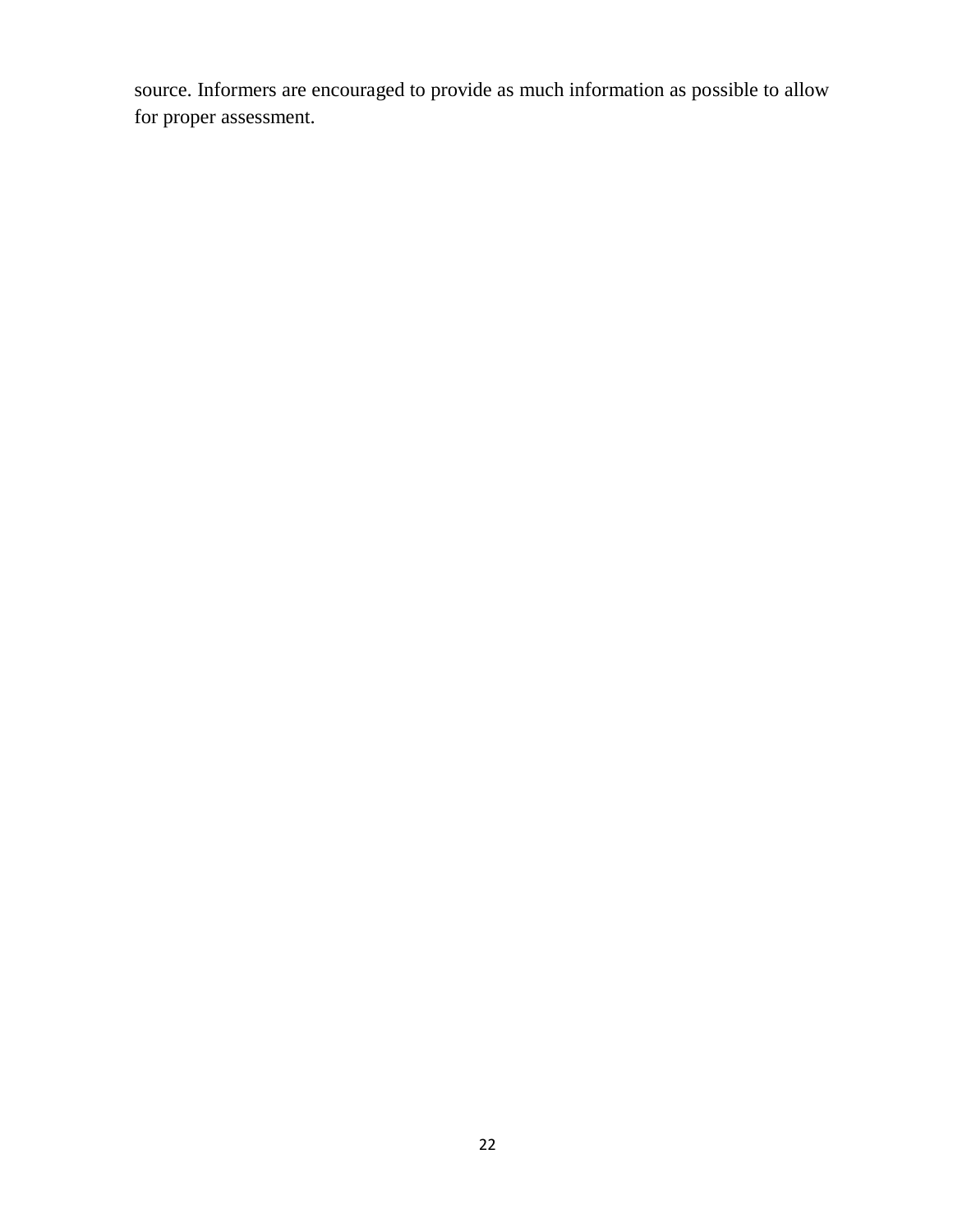## **APPENDIX II: REPORT ON GIFTS RECEIVED**

## **TEACHERS SERVICE COMMISSION**



# **Form A Report on Gifts Received**

| Description of offerer: (individual/company/institution/government entity etc.) Please<br>tick as appropriate |
|---------------------------------------------------------------------------------------------------------------|
|                                                                                                               |
|                                                                                                               |
|                                                                                                               |
|                                                                                                               |
|                                                                                                               |
| Suggested Method of Disposal: (Tick as applicable)                                                            |
|                                                                                                               |
|                                                                                                               |
|                                                                                                               |
|                                                                                                               |
|                                                                                                               |
|                                                                                                               |
|                                                                                                               |
|                                                                                                               |
|                                                                                                               |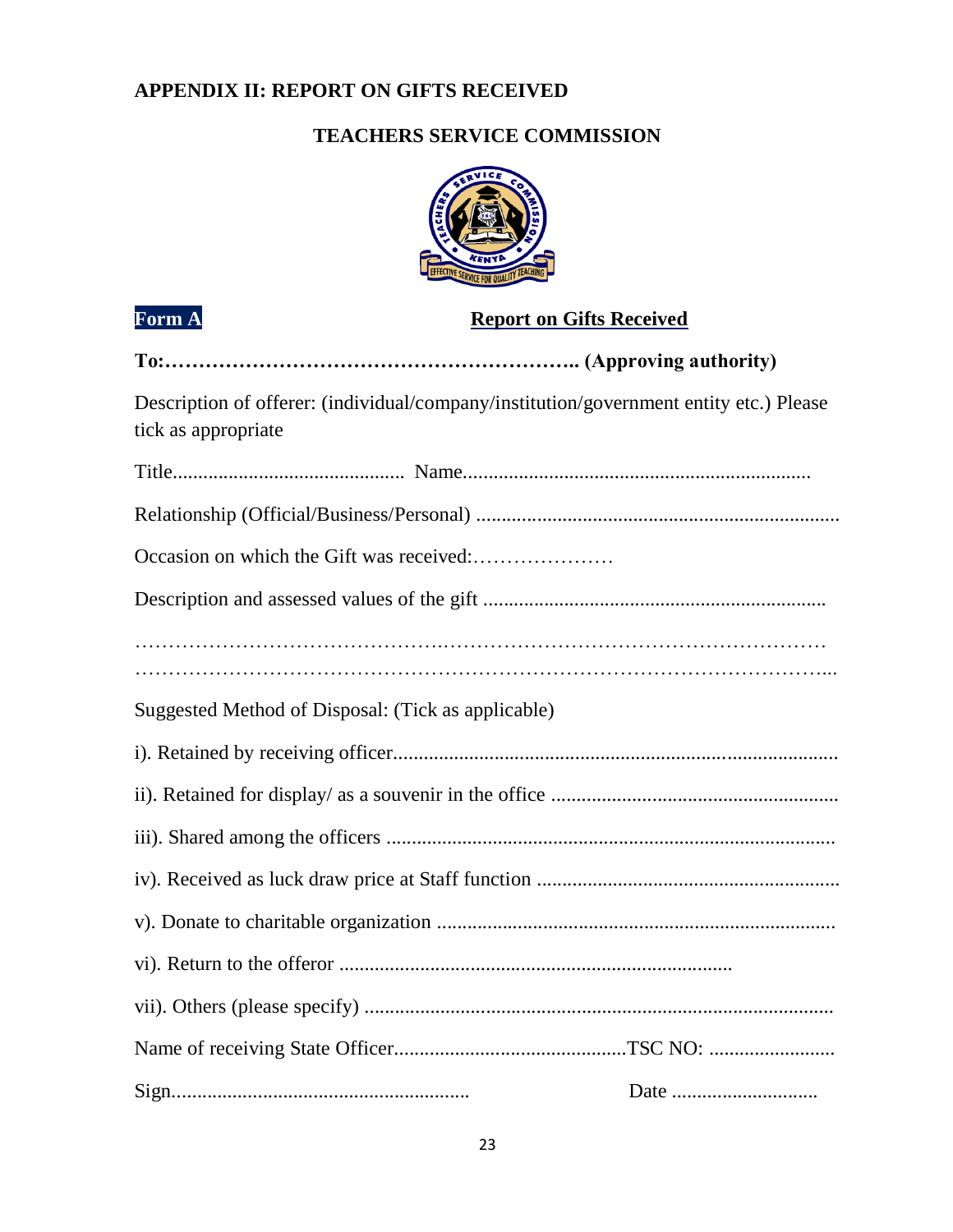# Part B

Acknowledgment (to be completed by approving authority)

| If not approved, please specify the reasons:        |       |  |  |  |  |  |
|-----------------------------------------------------|-------|--|--|--|--|--|
|                                                     |       |  |  |  |  |  |
|                                                     |       |  |  |  |  |  |
| The gifts concerned should be disposed of by way of |       |  |  |  |  |  |
|                                                     |       |  |  |  |  |  |
|                                                     |       |  |  |  |  |  |
|                                                     | Date: |  |  |  |  |  |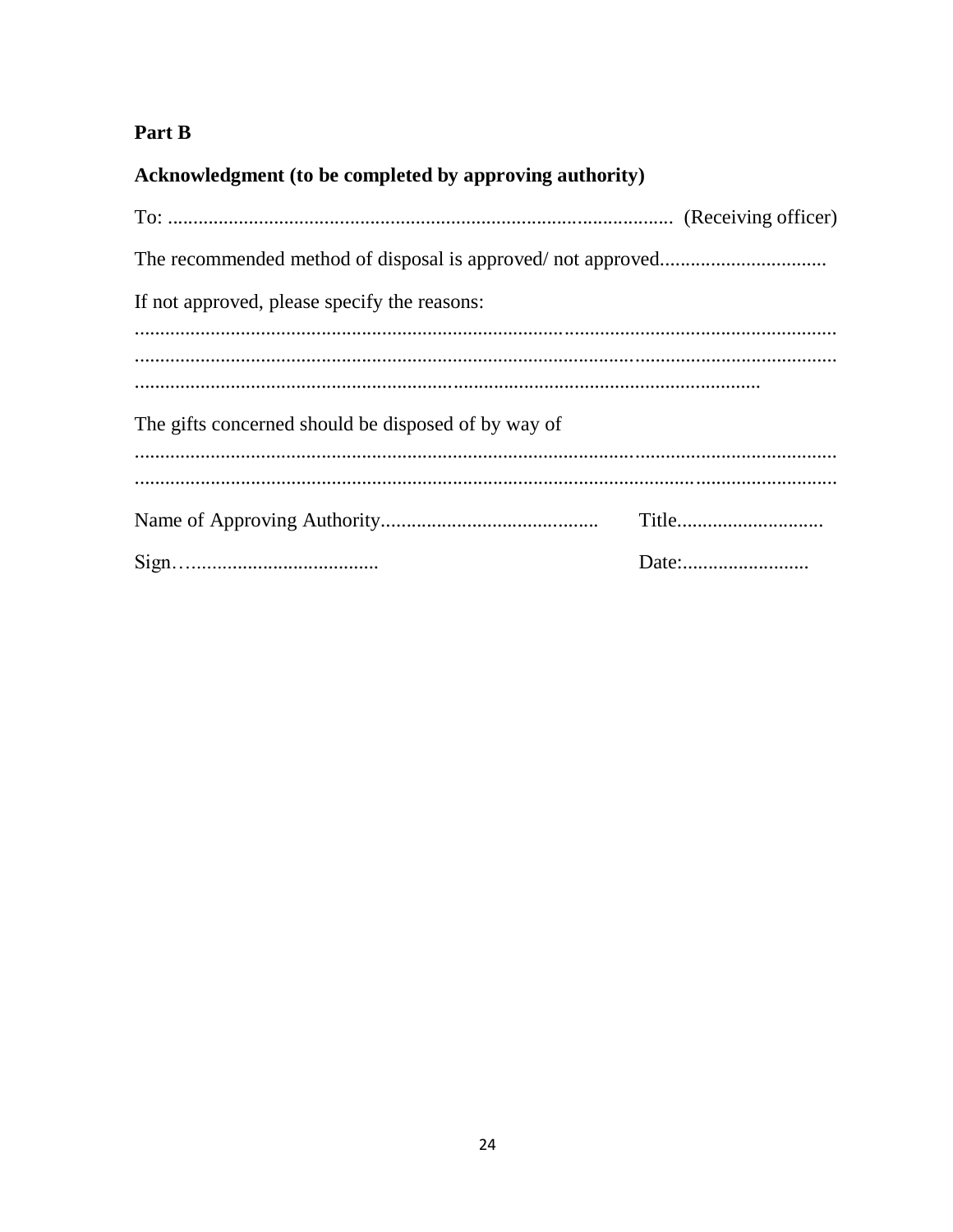## <span id="page-24-0"></span>**APPENDIX III: DECLARATION OF CONFLICT OF INTEREST**

## **TEACHERS SERVICE COMMISSION**



## **Form B DECLARATION OF CONFLICT OF INTEREST**

## **Part A: Declaration (to be completed by the declaring State Officer)**

I …………………………………………. TSC/No……………………… would like to report the following existing/potential conflict of interest situation arising during the discharge of my official duties.

Persons/ Companies with whom/which I have official dealings and/ or Personal interests include:

1.……………………………………………………………………………………….

2………………………………………………………………………….........................

Brief descriptions of my duties which involve the persons/companies mentioned above that pose real/possible conflict of interest include:

1 …………………….………………………………………………...........................

2………………………………………………………………………...........................

I shall update and notify the Commission of any changes in the registrable interests within one month of any change occurring

**Sign …………………………………… Date…………………………...**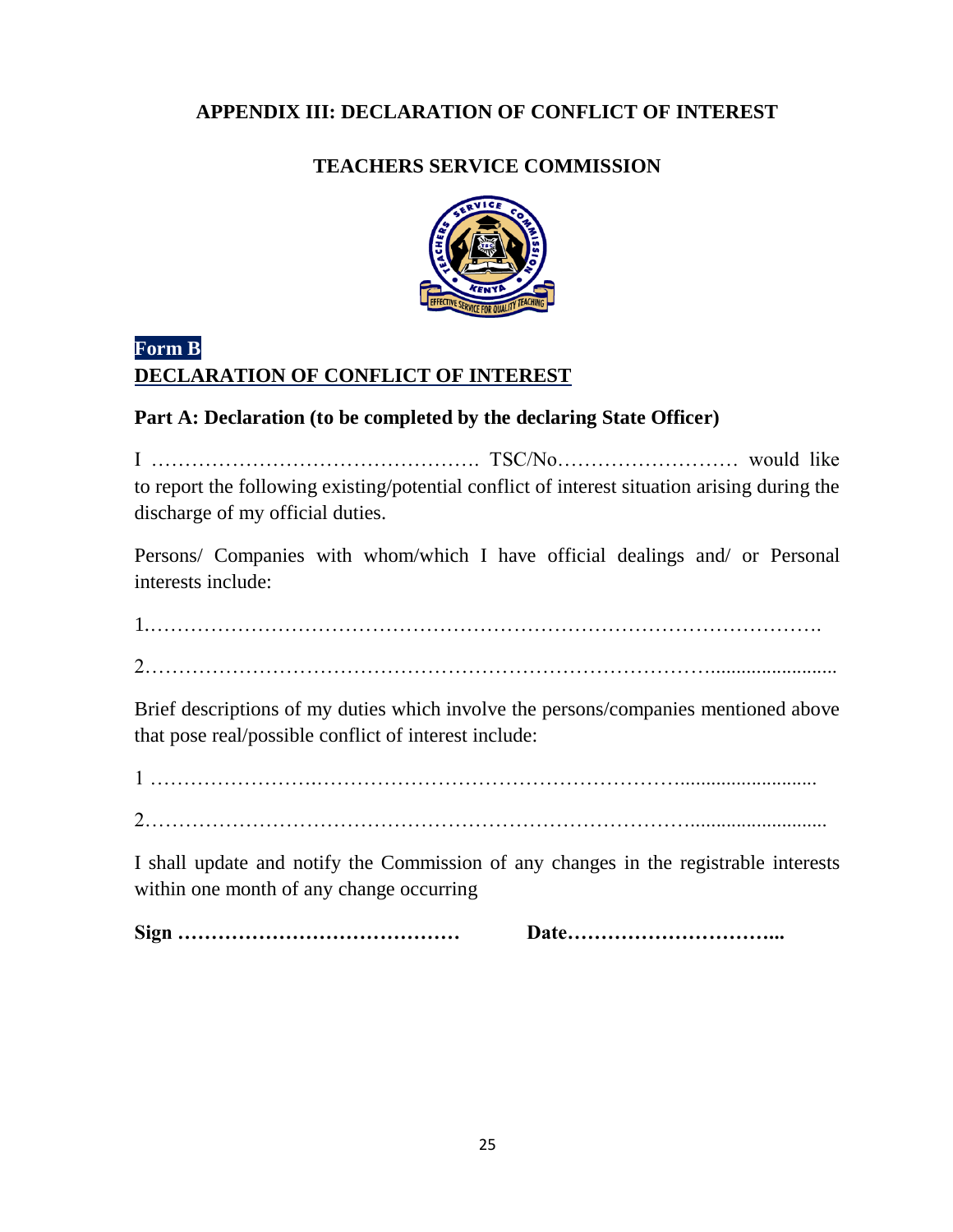## <span id="page-25-0"></span>**APPENDIX IV: ACKNOWLEDGMENT OF DECLARED CONFLICT OF INTEREST TEACHERS SERVICE COMMISSION**



## **Part B**

**Acknowledgment of declared conflict of interest (to be received by the approving authority)**

To: (declaring Officer) ………………………………. TSC/NO…………….

The information contained in your declaration for …………………………..……is noted. It has been decided that \*:

You should refrain from performing or getting involved in performing the work, as described in Part A, which may give rise to conflict of interest

## OR

You should continue to handle the work as described in Part A, since there is no conflict of interest that would affect your decisions in relation to the information declared above.

Other conditions, please specify ………………………………………………………………………………………….. ……………………………………………………………………………....................... Name of Approving authority ...……………………..Title………………………......... Sign: …………………………………… Date...................................... \*please delete as appropriate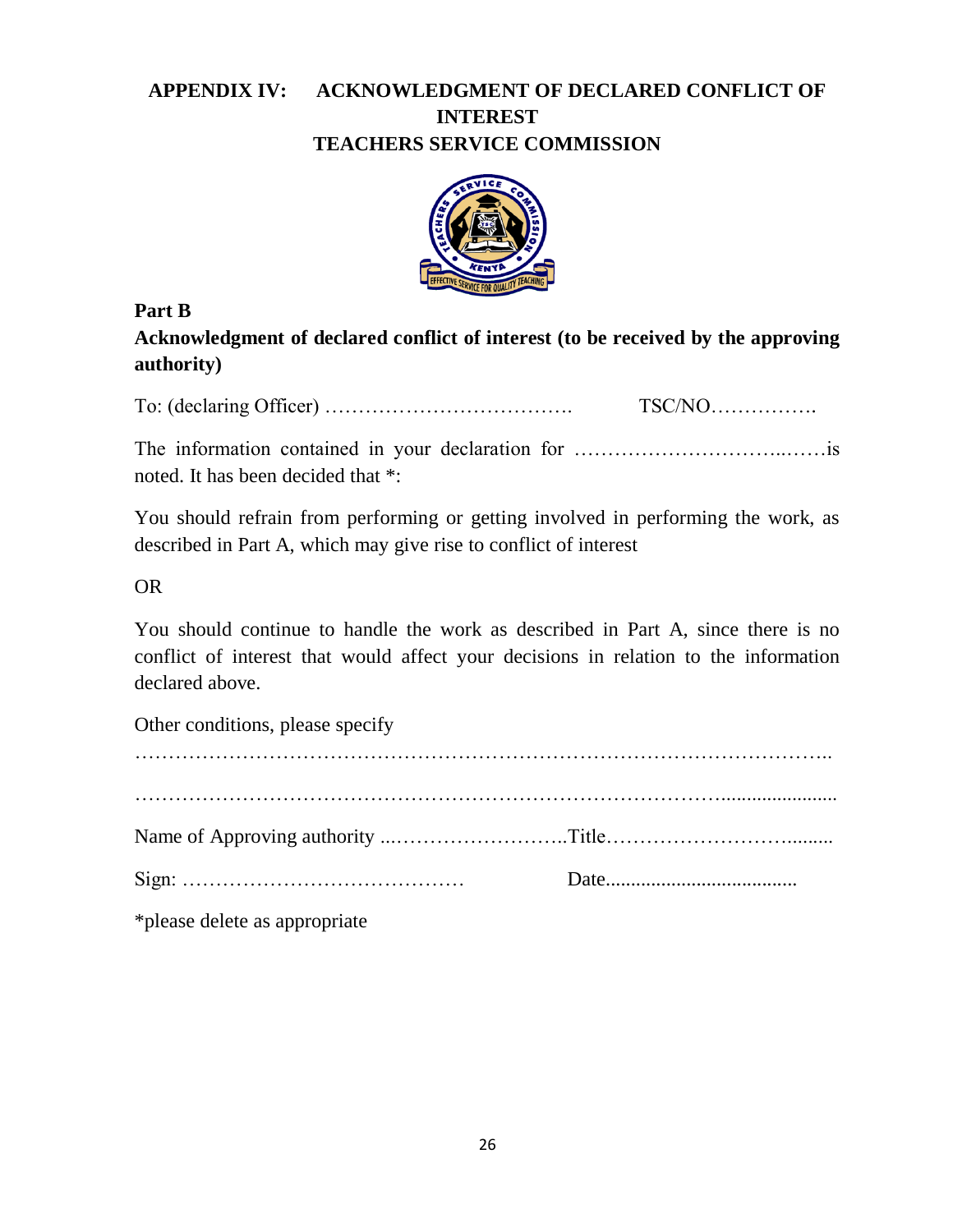## <span id="page-26-0"></span>**APPENDIX V: GIFT REGISTER**

| Date | <b>Description</b> | <b>Gift value</b> | <b>Name</b><br>gifter | of   Name of   Reason<br>recipient | <b>Signature</b> |
|------|--------------------|-------------------|-----------------------|------------------------------------|------------------|
|      |                    |                   |                       |                                    |                  |
|      |                    |                   |                       |                                    |                  |
|      |                    |                   |                       |                                    |                  |